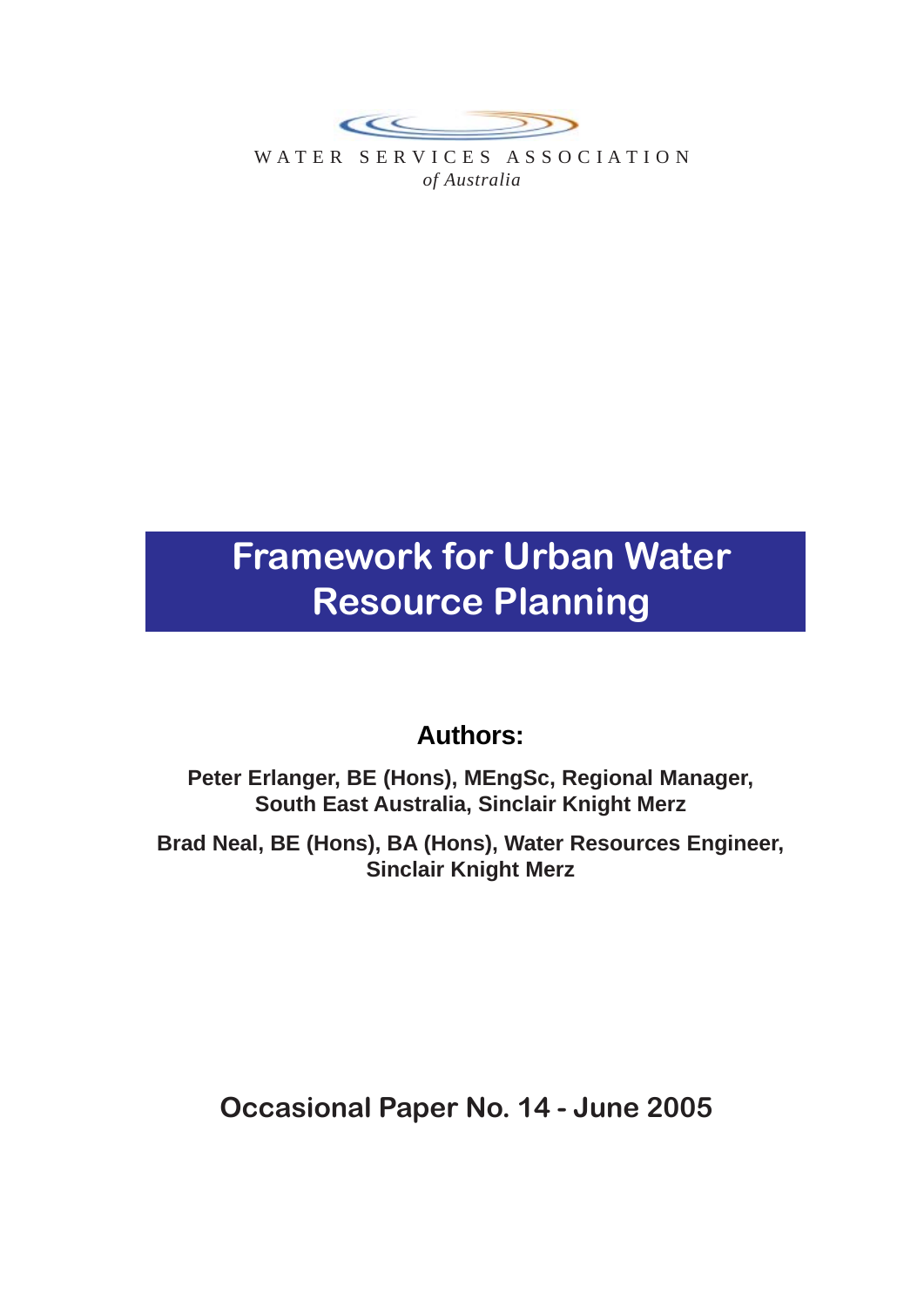Prepared by:

**Sinclair Knight Merz Pty Ltd**

590 Orrong Road Armadale 3143

for

# Water Services Association *of Australia*

#### **COPYRIGHT**

This document is copyrighted. Apart from any use as permitted under the Copyright Act 1968, no part of this document may be reproduced or transmitted in any form or by any means, electronically or mechanical, for any purpose, without the express written permission of the Water Services Association of Australia Inc.

© Water Services Association of Australia Inc, 2005 ALL RIGHTS RESERVED

#### **DISCLAIMER**

This occasional paper is issued by the Water Services Association of Australia Inc. on the understanding that:

- 1. The Water Services Association of Australia Inc., Sinclair Knight Merz Pty Ltd and individual contributors are not responsible for the results of any action taken on the basis of information in this occasional paper, nor for any errors or omissions.
- 2. The Water Services Association of Australia Inc., Sinclair Knight Merz Pty Ltd and individual contributors disclaim all and any liability to any person in respect of anything, and the consequences of anything, done or omitted to be done by a person in reliance upon the whole or any part of this occasional paper.

ISBN 1 920760 19 9

 $\epsilon$ 

W A T E R S E R V I C E S A S S O C I A T I O N *of Australia*

MELBOURNE OFFICE 469 LATROBE STREET, MELBOURNE 3000 VICTORIA AUSTRALIA TEL: 03 9606 0678. FAX: 03 9606 0376 EMAIL info@wsaa.asn.au

SYDNEY OFFICE 321 PITT STREET, SYDNEY, NSW PO BOX A812, SYDNEY SOUTH, NSW, 1235 TEL: 02 9283 0725. FAX: 02 9283 0799 EMAIL: david.cox@wsaa.asn.au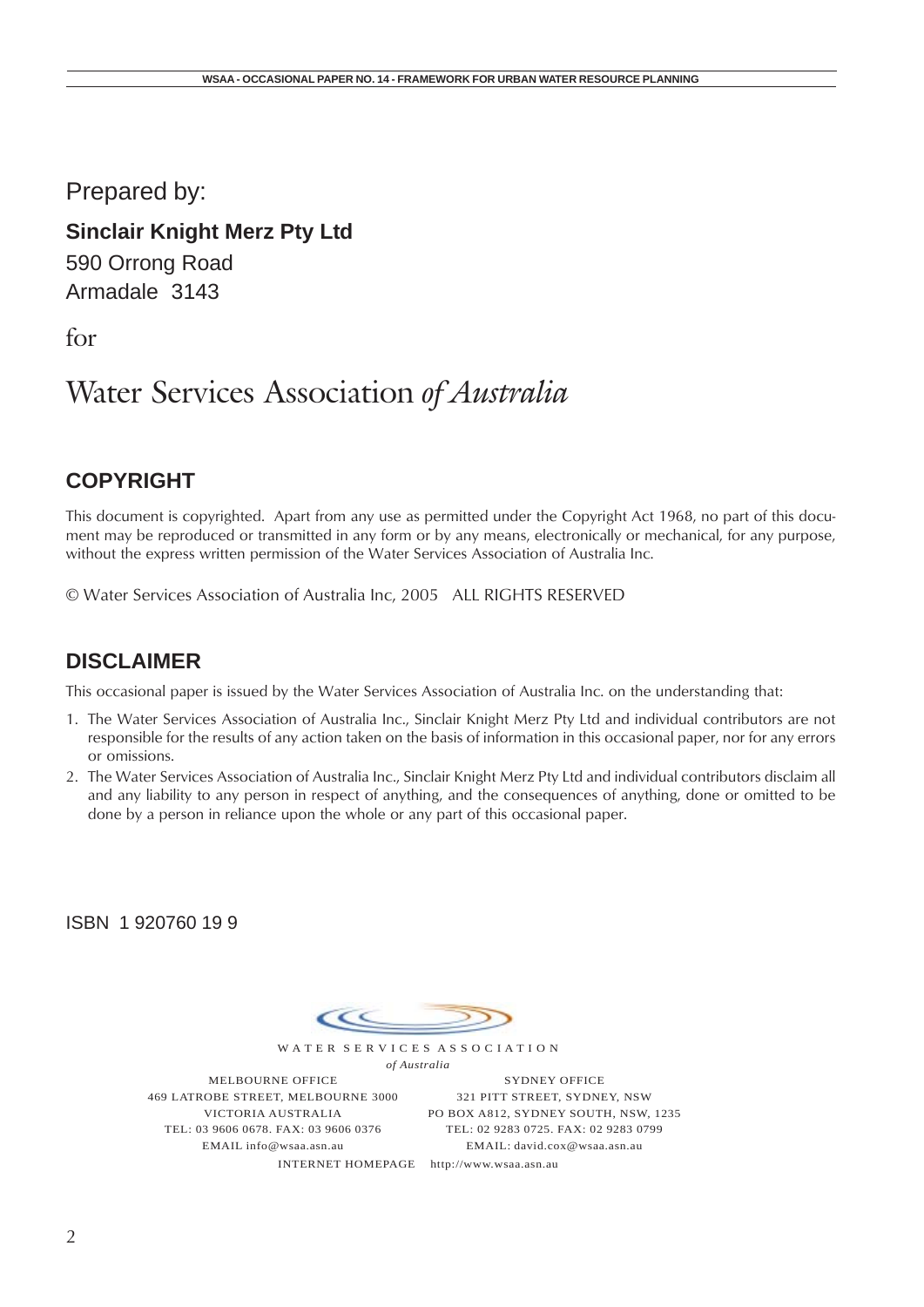# <span id="page-2-0"></span>Foreword

This document provides a framework for urban water resource planning that is designed to assist water utilities to engage the community in water resource planning. The key elements of the framework are:

- An appreciation of the inherent trade-offs between the social, economic and environmental costs of supplying water versus not supplying water.
- An understanding of the importance of community input in setting level of service objectives and the need to express the level of service in terms that are easily interpreted by the community.
- A guide to the technical factors to consider when determining the current level of service or when undertaking a yield analysis.
- A discussion of the uncertainties inherent in a yield analysis.
- A preferred glossary of commonly used terms in water supply planning and recommendations to cease using confusing or misleading terms.
- A pro-forma for defining the current level of service and level of service objectives, which is an illustrative example of the type of information that can be used to engage the community.

This framework will help water utilities to communicate with stakeholders and the community in general and to reassure them that their water supplies are being managed to their expectations. This framework may evolve over time as new issues arise in the industry, as guided by each utility's experience in working with the community on these issues.

# 1. Acknowledgement

The authors of this document and the Water Services Association of Australia (WSAA) acknowledge the contribution of Professor Emeritus Tom McMahon, Department of Civil and Environmental Engineering, University of Melbourne, who peer reviewed a draft of the document and participated in a workshop to discuss the practical application of the framework.

The authors and WSAA also acknowledge the contribution of the project steering committee, which included WSAA members Gary Bickford of ACTEW-AGL, Brendan Berghout of Hunter Water, Bruce Rhodes of Melbourne Water, John Williams of SA Water, Peter Borrows of South-East Queensland Water, Amir Deen of Sydney Catchment Authority, Graeme Hughes of the West Australian Water Corporation, Shaun Cox of Gold Coast Water, and Ross Young of WSAA as Chair of the Steering Committee and Project Manager.

The Steering Committee provided valuable feedback on the contents of this document and engaged in healthy discussion on the long-term water supply planning issues facing water supply utilities.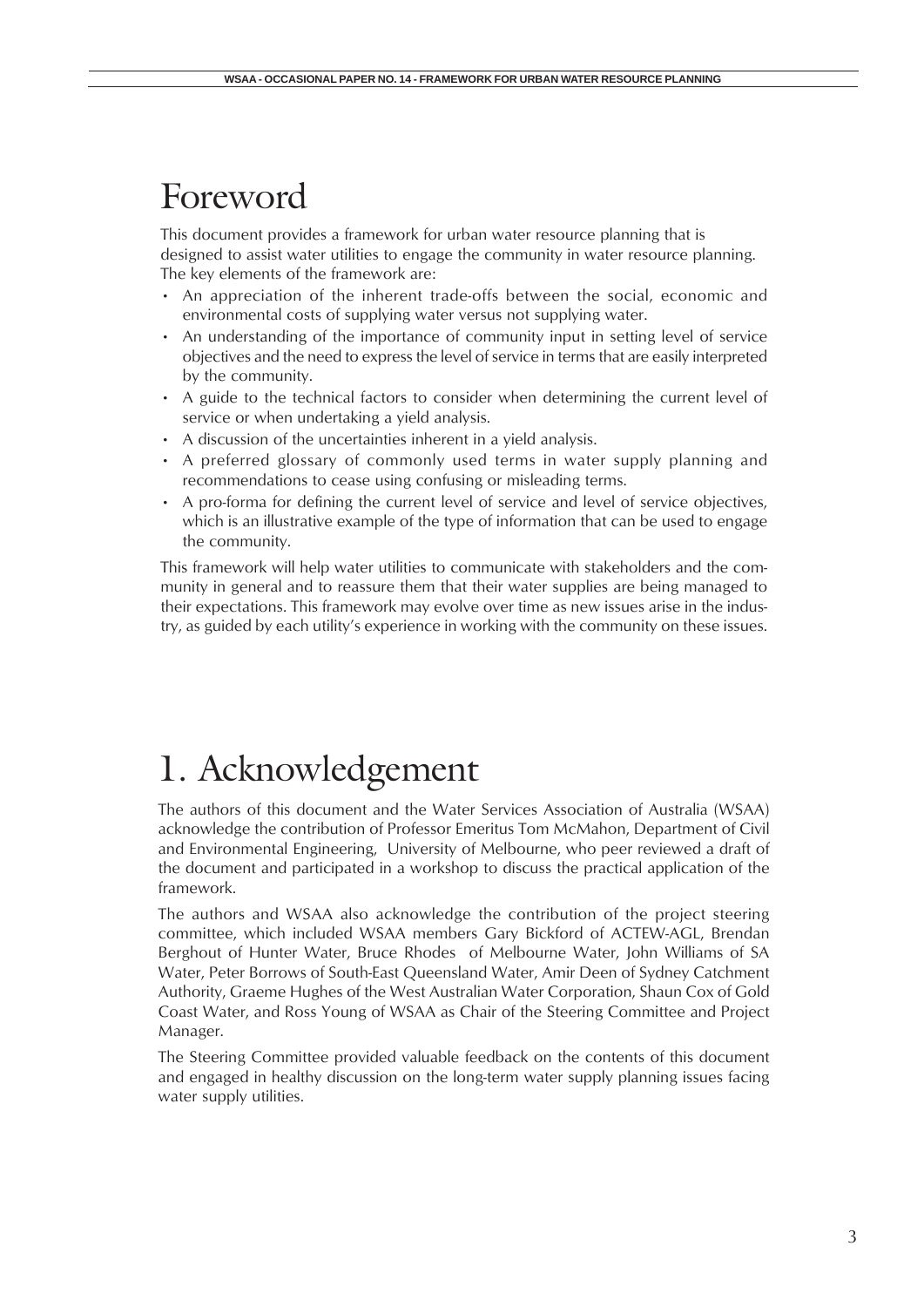# Table of Contents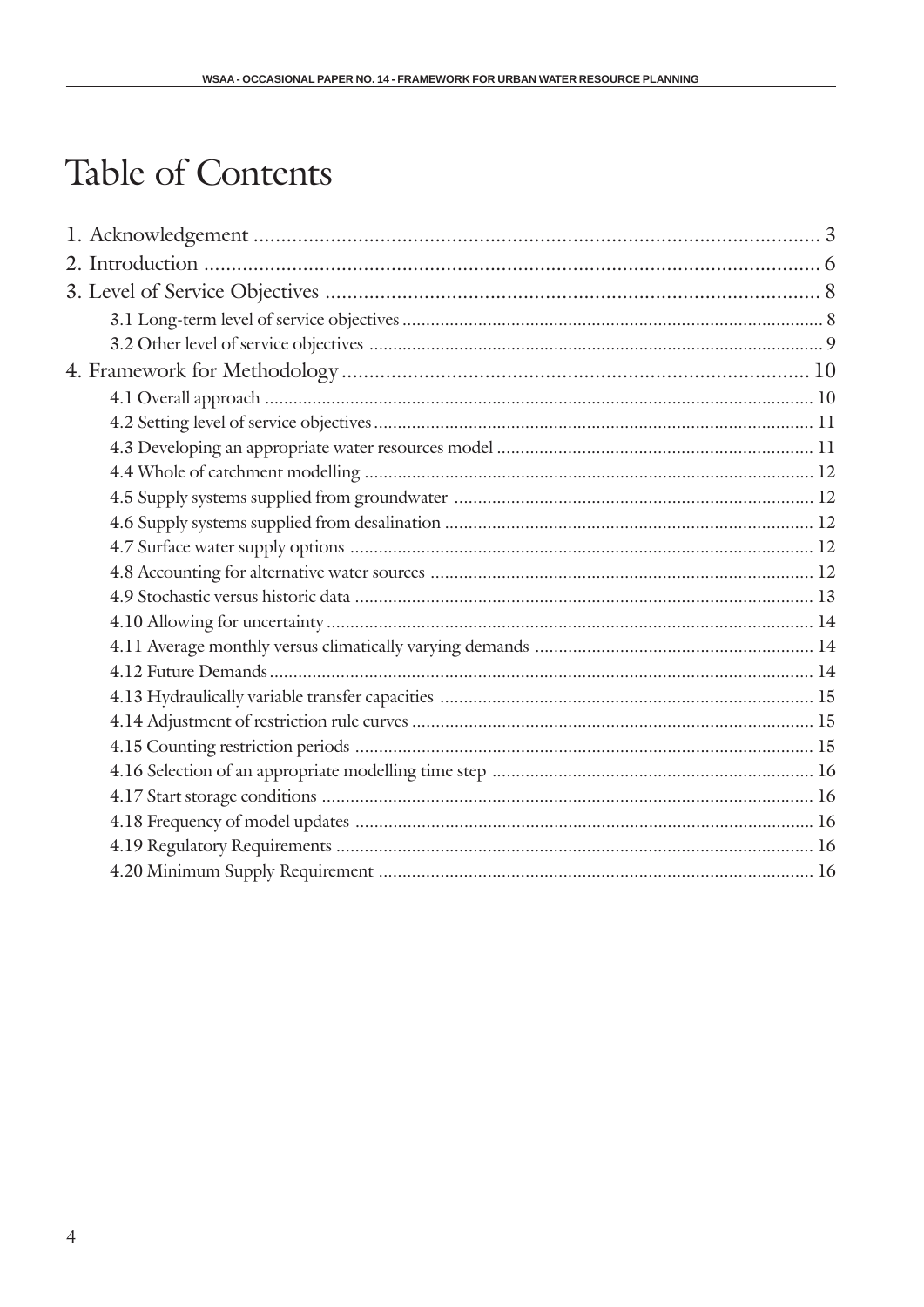#### Table of Contents Continued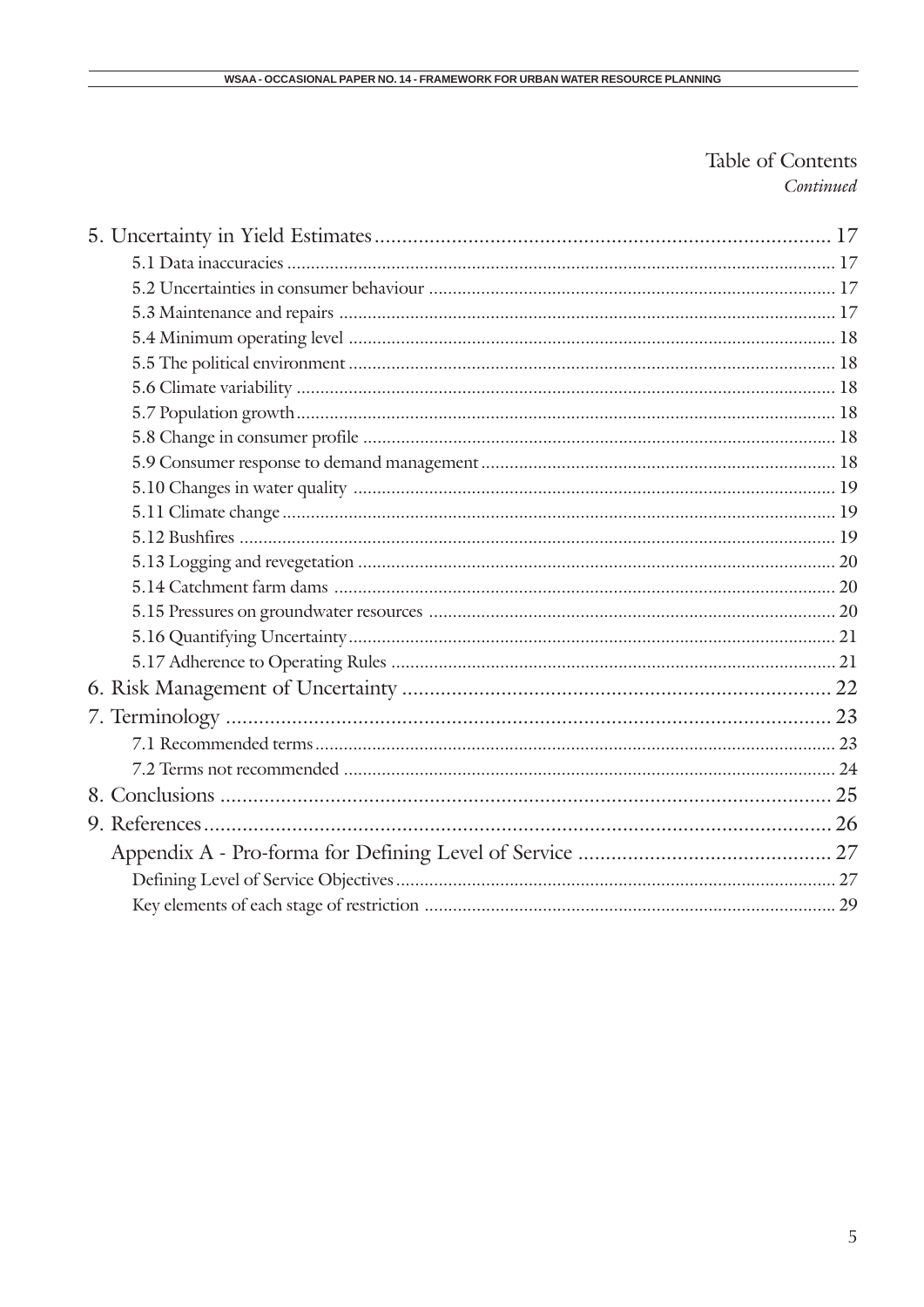# <span id="page-5-0"></span>2. Introduction

A safe and reliable water supply system is of utmost importance to the community. It is expected and understood that water utilities manage their water resources so that communities never run out of water. As a bare minimum, water utilities need to define what the minimum supply requirement is and then ensure that they always have enough water to meet it. Minimum supply volumes will vary depending on the community involved and the consequence of minimising supply. For example a small urban community may be prepared to cart water whereas a larger community such as a capital city cannot afford to do this.

Restrictions will be required from time to time in Australia because of the variability of rainfall, unless water supply systems are 'gold plated' through the construction of generous buffer supplies. Such buffers come at a high economic and environmental cost and are hard to justify when they may only be required once every 20 years. Some sectors of the community are however becoming dependent on a high level of reliability and are prepared to pay for it. This places additional stresses on the limited water resources but needs to be taken into consideration by water managers.

The current long drought across much of Australia and the potential effects of climate change have raised community awareness and concern about the reliability of their water supply systems. It is important that the urban water industry engages customers and stakeholders about how water supply systems work and the reliability of supply they can expect.

There is a culture in Australia that is quite accommodating when it comes to water restrictions, as most people understand the fickle nature of our climate. By the same token, people are less likely to accept regular or long duration harsh restrictions that may result in gardens dying or the lessening of the quality and amenity of urban life.

The issues facing water managers of the future may well be different to those which have been dealt with in the past. Uncertainty with factors such as the impacts of climate change and the way in which people use water will affect water resources planning. As urban communities become more affluent, there are expectations of higher levels of service from water supply systems. The opportunities to simply build additional dams to meet increasing demands are limited and alternative measures must be considered, such as demand management, desalination plants and the use of recycled water.

Consumers are also becoming more aware of the need to conserve water and where the implementation of restrictions in the past had a significant impact in demand reduction, hardening of customers to restrictions will mean that in the future less reductions in demand will be achieved.

A balance between what is desired, what is acceptable from an environmental perspective and what the community can afford needs to be found. Often the community will have to find a balance between a higher standard for the environment and a higher standard for itself.

Other issues facing water managers of the future relate to homeland security where it may be prudent to not rely on a single source of water for supply due to the threat of terrorist activity and potential water quality issues.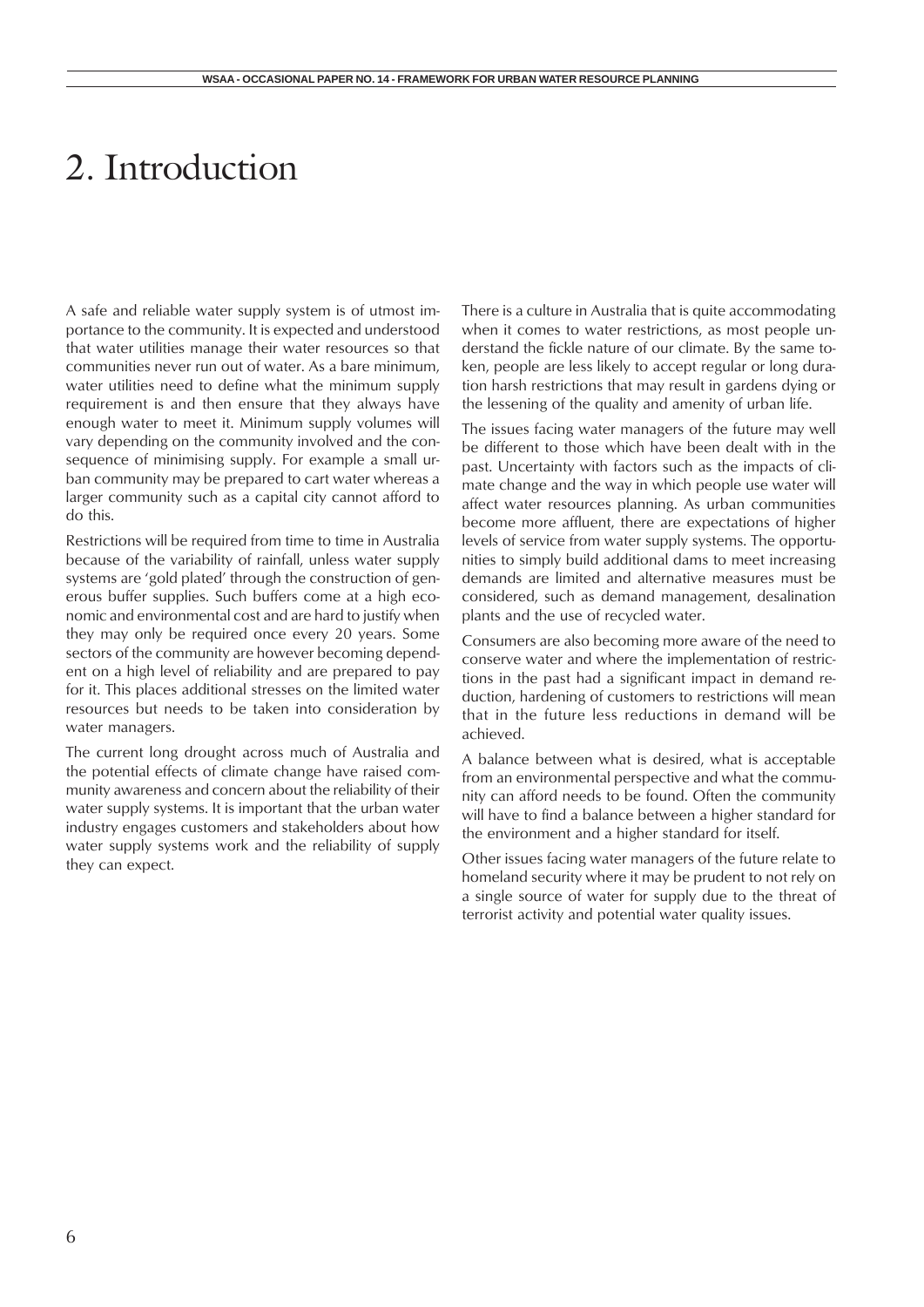#### 2. Introduction *Continued*

<span id="page-6-0"></span>The frequency, severity and duration of water restrictions that a community can expect is called the level of service. After a water utility has assessed its own risks, it is important that it works with the community to determine an appropriate level of service objective for a water supply system. This process inevitably involves tradeoffs between financial cost, environmental impact and the willingness of the community to accept restrictions on a periodic basis. Explaining these tradeoffs to the community has proven to be problematic in the past, not because the community does not understand them but more because the modelling used is complex and the terminology is technical in nature. Furthermore, levels of service are generally expressed in probabilities and probability theory is a concept that many people are not fully familiar with.

If the urban water industry has to communicate with decision makers and communities on the range of options they could potentially choose for determining a level of service, it is imperative that the industry can explain the concepts, the options and the tradeoffs in an easily understood manner.

This report aims to provide a framework to guide water utilities when working with their communities in planning for urban water resources. This report does not recommend a preferred or ideal level of reliability of supply (other than that communities should never run out of water) as this is a decision for regulators and utilities, taking into

account community expectations, environmental, financial and other technical issues. The report outlines the elements that the water industry should take into account during the planning process, and the uncertainties involved in looking forward a number of decades when dealing with a complex system. Furthermore, the report provides a guide to terminology to be used and terminology to be avoided, as well as standard definitions so that the utilities speak the same language to their communities and stakeholders.

The adoption of the principles contained in this paper will also assist in making comparisons in the levels of service chosen in different areas around Australia.

The current drought and the recent imposition of restrictions has put fears into many that their community is going to run out of water. Such fear can often promote inappropriate and irrational decisions. It is important that the urban water industry is able to explain the concepts behind the reliability of supply calculations so that communities, key stakeholders and the urban water industry can work together to mutually agree on a level of service objective.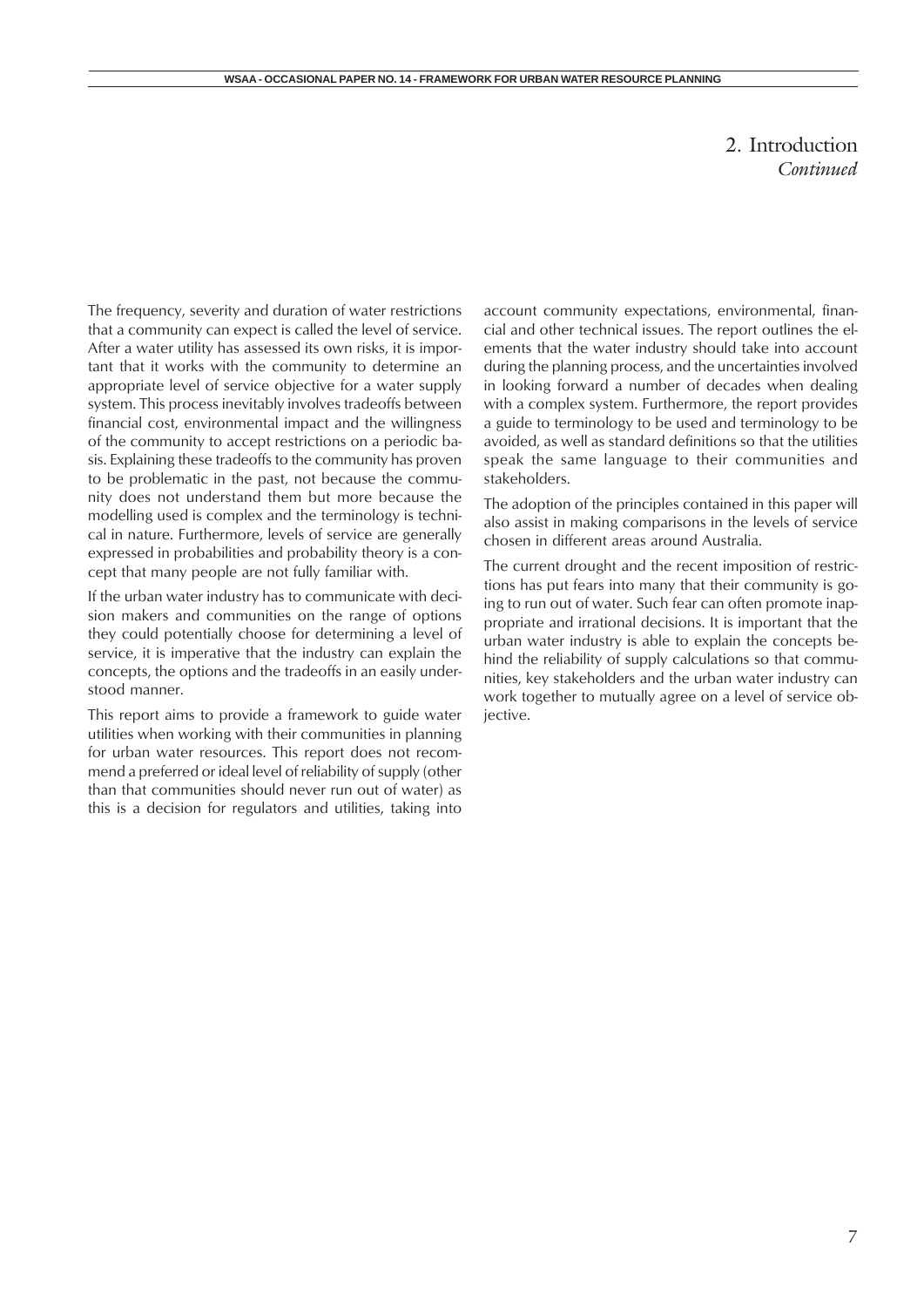# <span id="page-7-0"></span>3. Level of Service Objectives

## 3.1 Long-term level of service objectives

Water utilities have a responsibility to supply water to the community, but at the same time they are running a business that must balance increasing demands for water due to population growth with the cost of supply and the willingness of the community to pay for that water. Costs include the financial, social and environmental cost of supply.

The primary objective of a water utility is to ensure that the community has a safe and reliable water supply system and to communicate this to consumers. This does not mean that there will never be restrictions, but it does mean that a community can expect to never run out of water. This primary objective consists of three main components, namely that:

- the supply system has the capacity to maintain an adequate level of supply over most periods in the longterm,
- when drought periods occur, a drought response plan provides short-term protection against running out of water through the implementation of water restrictions. Drought is defined by the Bureau of Meteorology as a serious (lowest 10% of records) or severe (lowest 5% of records) rainfall deficiency over a period of three months or more (Bureau of Meteorology, 2004), and
- in cases of extreme drought, a contingency or emergency plan exists that ensures that basic water needs for a community can be met for the duration of the emergency.

These high level objectives can be translated into specific objectives for a water supply system, known as level of service objectives. **The level of service objective is the desirable maximum frequency, duration and severity of water restrictions expected by the community** and is fundamental to the definition of water supply yield. The yield of a supply system is the average annual volume that can be supplied by a water supply system at the adopted level of service objective. **Yield is always assigned a probability of occurrence**, as defined by the level of service objective, and there will always be a probability that this yield cannot be provided.

Restriction policies must be simple to understand and clear to the community. Too many levels of restriction or too much detail will only serve to confuse the community and result in frustration for both consumers and the water utilities.

When defining level of service objectives, there is a tradeoff between the cost of providing a given level of service and the cost of not providing that level of service, as illustrated in Figure 3-1. The cost of not providing a given level of service is the cost to the community associated with implementing and enduring drought response measures. Costs range from loss of aesthetics (eg fountains being turned off), inconvenience (eg not being able to water gardens during the day), loss of assets (eg lawns) and loss of income (eg reduction in tourist numbers or impacts on the home gardening industry). For large urban centres such as capital cities, the imposition of prolonged, severe restrictions that cause anxiety in the community that it may run out of water is untenable and must be avoided.

The frequency of water restrictions and emergency measures can be reduced but often only at increased financial, social and environmental cost of supply. The increased financial cost of supply arising from accessing new resources is passed on to the consumer, whereas the environmental and social costs are borne indirectly by the community. At some point, consumers will be unwilling to pay to achieve this level of service because they perceive the costs associated with restrictions to be less than the costs associated with reducing the frequency of those restrictions. The desirable level of service is where the cost of restrictions is acceptable to the community relative to the cost of supplying that water. Of course, it should be recognised that there are differing sectors of the community and these will have various interests and abilities to pay for water. The art in choosing an appropriate level of service objective is to fairly represent all sectors of the community having regard to long-term sustainability.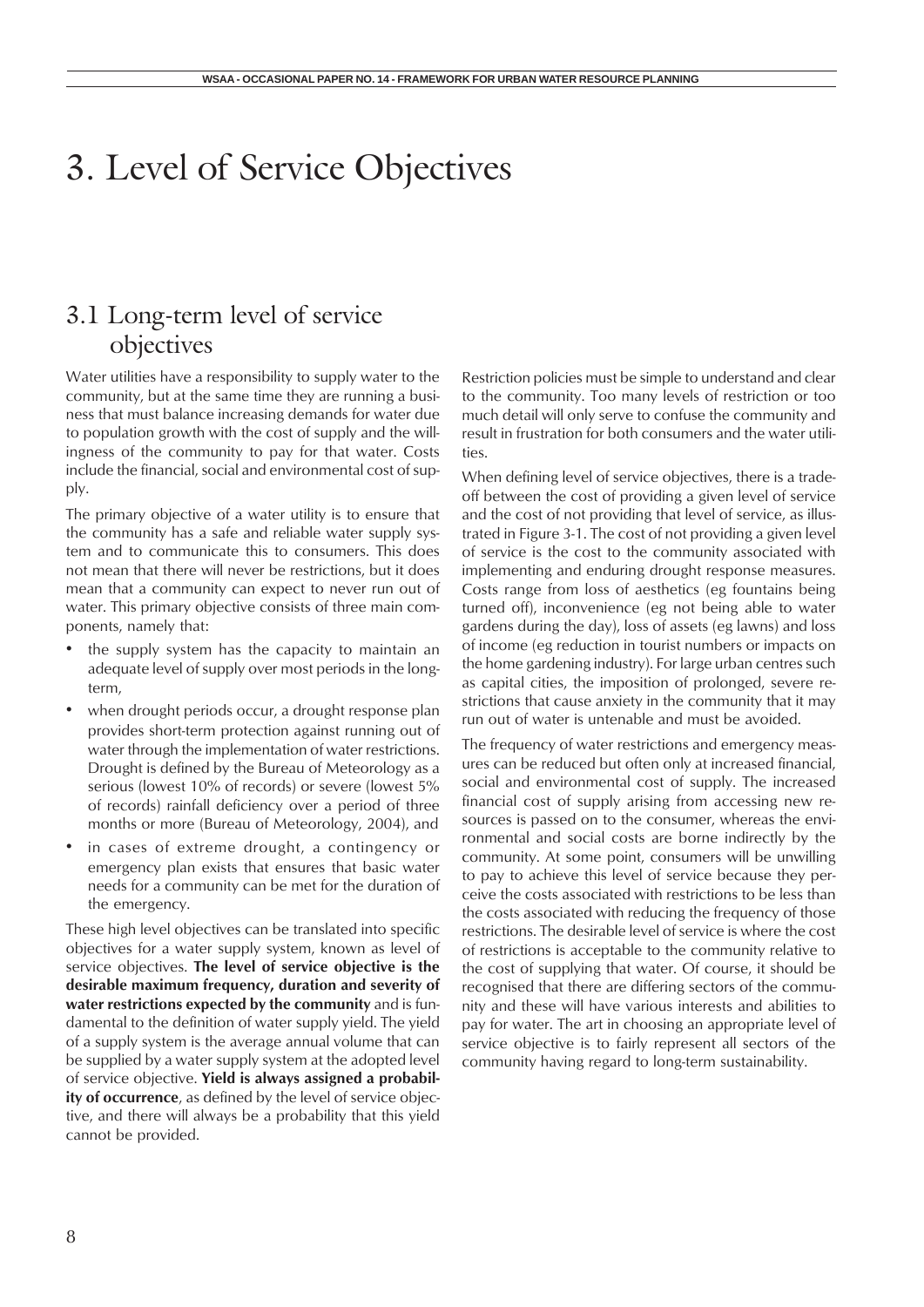3. Level of Service Objectives *Continued*



<span id="page-8-0"></span>**Figure 3-1 Trade-off for setting level of service objectives**

#### 3.2 Other level of service objectives

The ability to meet demands on a long-term annual or monthly basis does not necessarily guarantee that peak daily or peak hourly demands can be supplied. It is assumed that prudent planning incorporates upgrades of distribution mains and balancing storages and that these do not constrain the meeting of demand in local areas.

Level of service criteria for urban water supplies will also include water quality and pressure objectives that can affect reliability of supply. Poor water quality events that make water undesirable or unhealthy to consume will cause interruptions to water supply. Similarly, insufficient pressure to high elevation areas at times of peak demand can also result in consumer dissatisfaction. Meeting level of service objectives for supply is considered to be separate from the ability to meet level of service objectives for water quality and pressure, though implicitly performance in these other areas may impact on the ability of an organisation to meet demands. The drawing down of reservoirs during drought, for example, can cause water quality and pressure reduction problems before reservoirs drop to minimum operating levels. These factors should be incorporated into yield assessments to adjust minimum operating levels if these problems are observed in particular systems. Planning for water quality and pressure should therefore occur in conjunction with long-term water supply planning.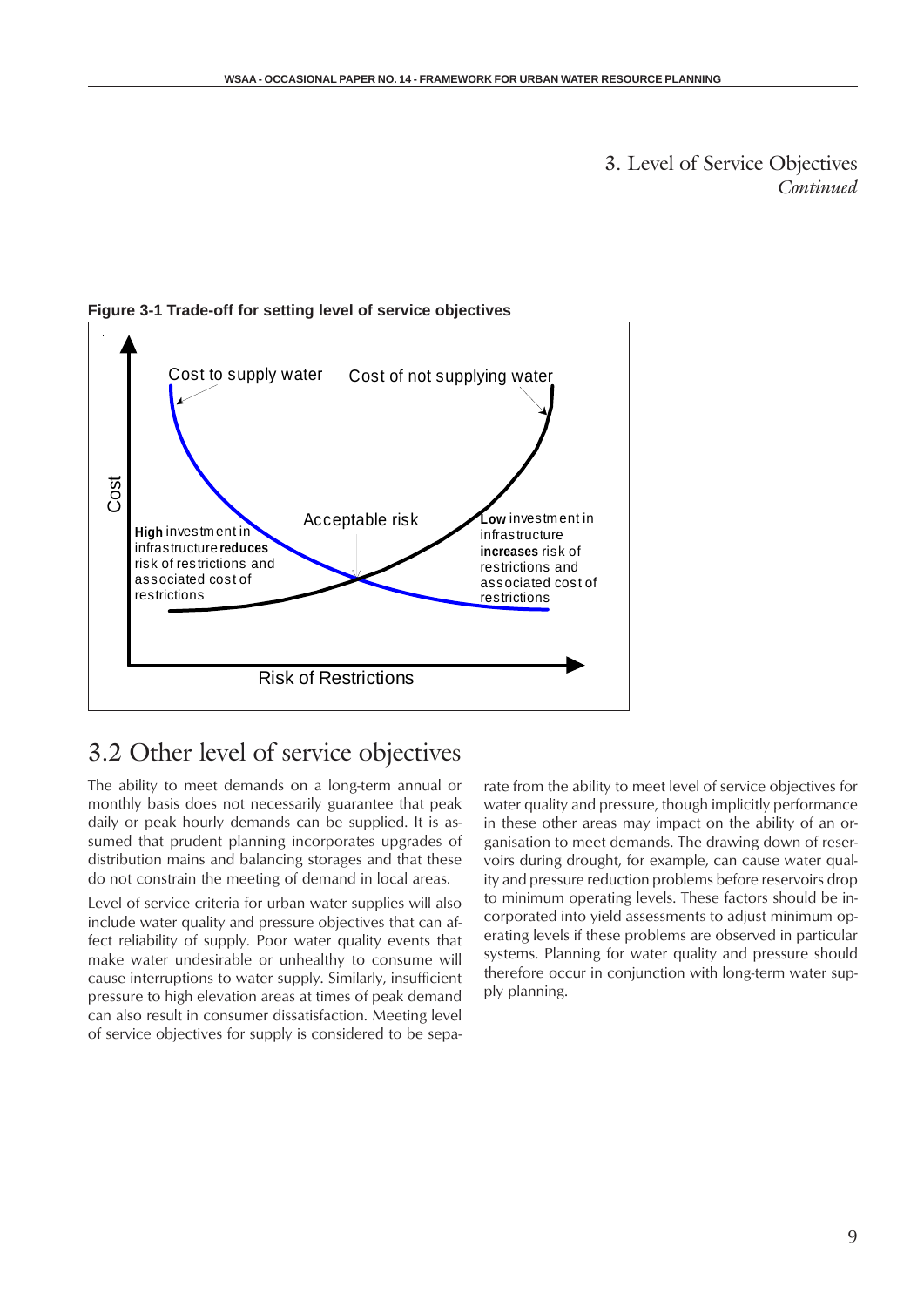# <span id="page-9-0"></span>4. Framework for Methodology

*This section of the report outlines a framework for assessing yield as part of long-term water resource planning.*

#### 4.1 Overall approach

The overall approach to yield assessment is as shown in Figure 4-1. The key aspects of this approach are:

- (i) that the community must be provided with an understanding of its current level of service,
- (ii) that it understands in general terms the uncertainties and risk associated with that level of service, and
- (iii) that it has the opportunity to amend its level of service objective if the social, economic and/or environmental cost of additional supply is considered unsatisfactory.

#### **Figure 4-1 Overall approach for water supply planning**

**1. Determine current level of service** using an appropriate water resources model. This model should be representative of current climate conditions and take into account climatic variability. The model should run at the current level of demand. The average price to consumers associated with this level of service should be determined.

In this overall approach it is the responsibility of the water utility to select an appropriate water resource model, undertake relevant sensitivity analyses and adopt current best practices for triple bottom line reporting for modified or new supply options.

**2. Identify consequences of restrictions and short**falls. Qualitative and quantitative consequences of restrictions and shortfalls should be documented. This includes the consequences of running out of water.

**3. Determine desirable level of service objectives.** Once a utility and its customers understand the current level of service and the consequences of adopting a particular level of service objective, the desired level of service objectives can be set.

**4. Determine time to augmentation** until the level of service objective is reached, based on assumed growth in demand and future climatic conditions. Determine the yield at this level of service. If level of service objectives are currently not met, then immediate action is required.

**5. Undertake sensitivity analyses** to determine likely range oftime to augmentation. These include sensitivities to water conservation, climate change, population growth, etc.

**6. Investigate augmentation options** and apply triple bottomline assessment to determine best option(s). These include demand reduction and supply enhancement options.

**7. Discuss the willingness to pay** for this augmentation with the community or accept a lower level of service.

**8. Agree on a long-term planning strategy** with clear augmentation options to maintain level of service objectives.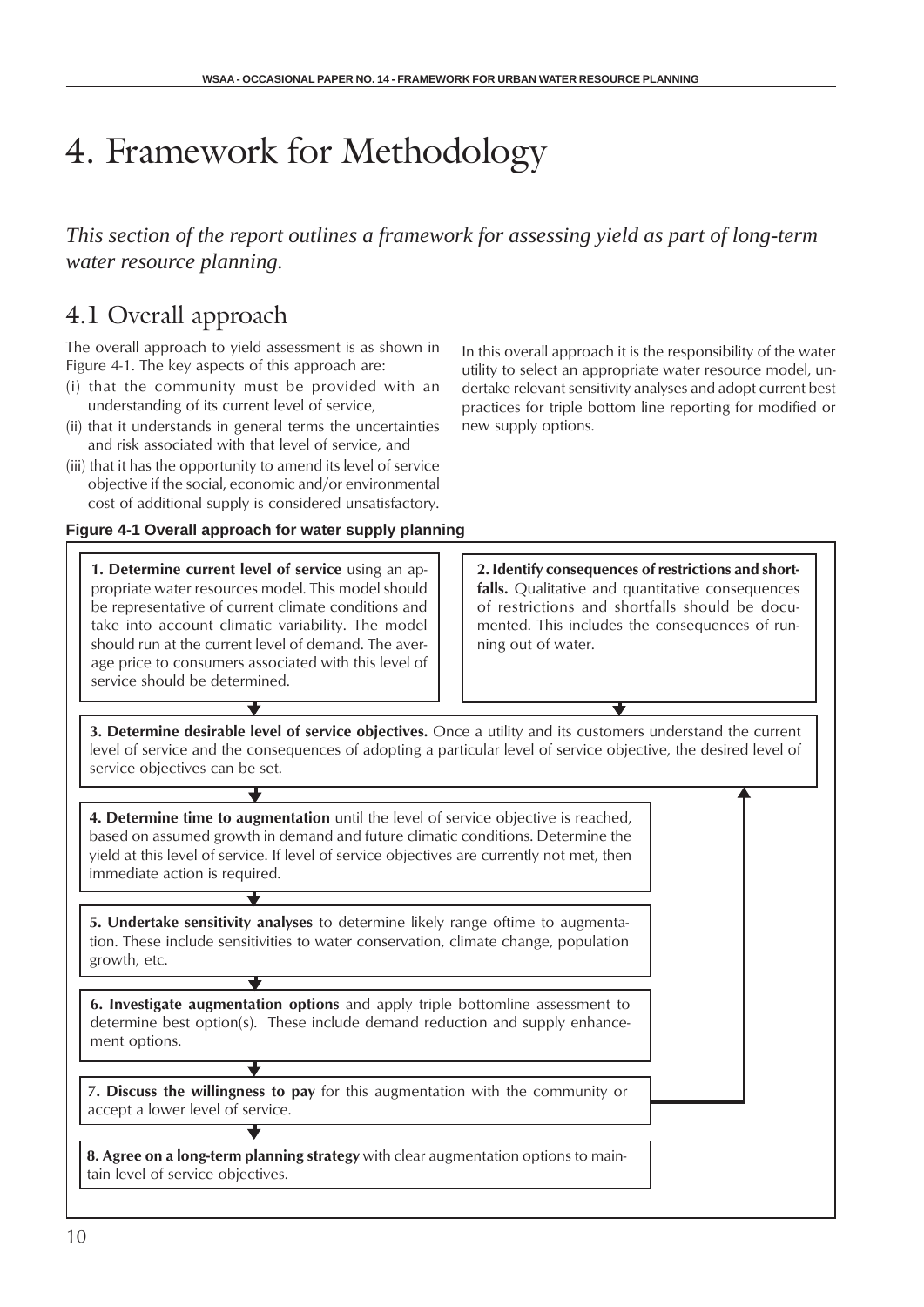#### <span id="page-10-0"></span>4.2 Setting level of service objectives

Level of service objectives should be established with input from the community. The objectives set should take into account the consequences of not supplying water and the ability to provide alternative sources of supply (eg small towns can often cart water from somewhere else at low cost). According to Samra (1989), level of service objectives should be framed from the customer's viewpoint, with the frequency, duration and severity of restrictions being what consumers most easily relate to. It was considered by Samra (1989) that expressing yield results as a percentage reliability is foreign to customer perceptions. Although most people now have some understanding of probability, many may still find the concept of reliability confusing. A pro-forma to help set level of service objectives is contained in Appendix A.

Community expectations will differ for different locations. In Canberra for instance, experiencing Stage 3 (of 5 stages) is considered unacceptable for some residents. Perth, Adelaide and Melbourne have introduced permanent water conservation measures, which represents a shift in community expectations. The actions restricted under each stage of restriction should be tailored to each community, because different communities will prefer different methods for achieving desired reductions in demand. For example, one community may value sports grounds more than public fountains, but another community may have an iconic public fountain with tourist value and may prefer to restrict the watering of sports grounds before turning the fountain off. A uniform national standard for each level of restriction is not appropriate because of these differences, but each water utility should be uniformly transparent about the users affected by each stage of restriction and the likely water savings that it will bring.

The risk associated with emergency measures and the ability to mitigate impacts should also be examined. Each water utility will have different level of service objectives commensurate with this risk. Gold Coast Water and South East Queensland Water, for instance, have opted to adopt very high level of service standards because it is extremely difficult to put in place emergency supply options for major urban centres within an appropriate timeframe. On the other hand Adelaide can purchase water from other water users at a reasonable cost if it is exposed to short-term supply shortfalls and the risk of catastrophic failure of its supply system is very low.

#### 4.3 Developing an appropriate water resources model

The particular modelling approach selected may vary according to the risk associated with having a less accurate analysis. A guide for the type of model to be used is as follows:

- small towns (say less than 10,000 people) use historical streamflow data with minimum 30 year period of analysis. More data should be used if available,
- large towns (say  $10,000$  to  $100,000$  people) use historical streamflow data where available and supplement with synthesised data to produce a minimum 100 year period of analysis. This should be combined with a qualitative assessment of uncertainty, and
- cities (say greater than 100,000 people) use both historical streamflow data with minimum 100 year period of analysis and stochastic data generation to help understand uncertainty and determine yield.

These minimum periods of assessment are required to reduce uncertainty in yield and reliability estimates, predominantly due to the uncertainty in climatic variability. It can be seen from Table 4-1 that to reduce the standard error of estimate of the mean annual flow to within 10%, at least 25 years will be required for streams of low variability ( $C_v$  < 0.5). A 100 year minimum period of assessment for large towns is considered appropriate given that this length of record is required to reduce the standard error of estimate of the mean annual flow to within 10% for highly variable streams  $(C<sub>v</sub>=1.0)$  or within 5% for streams of low variability.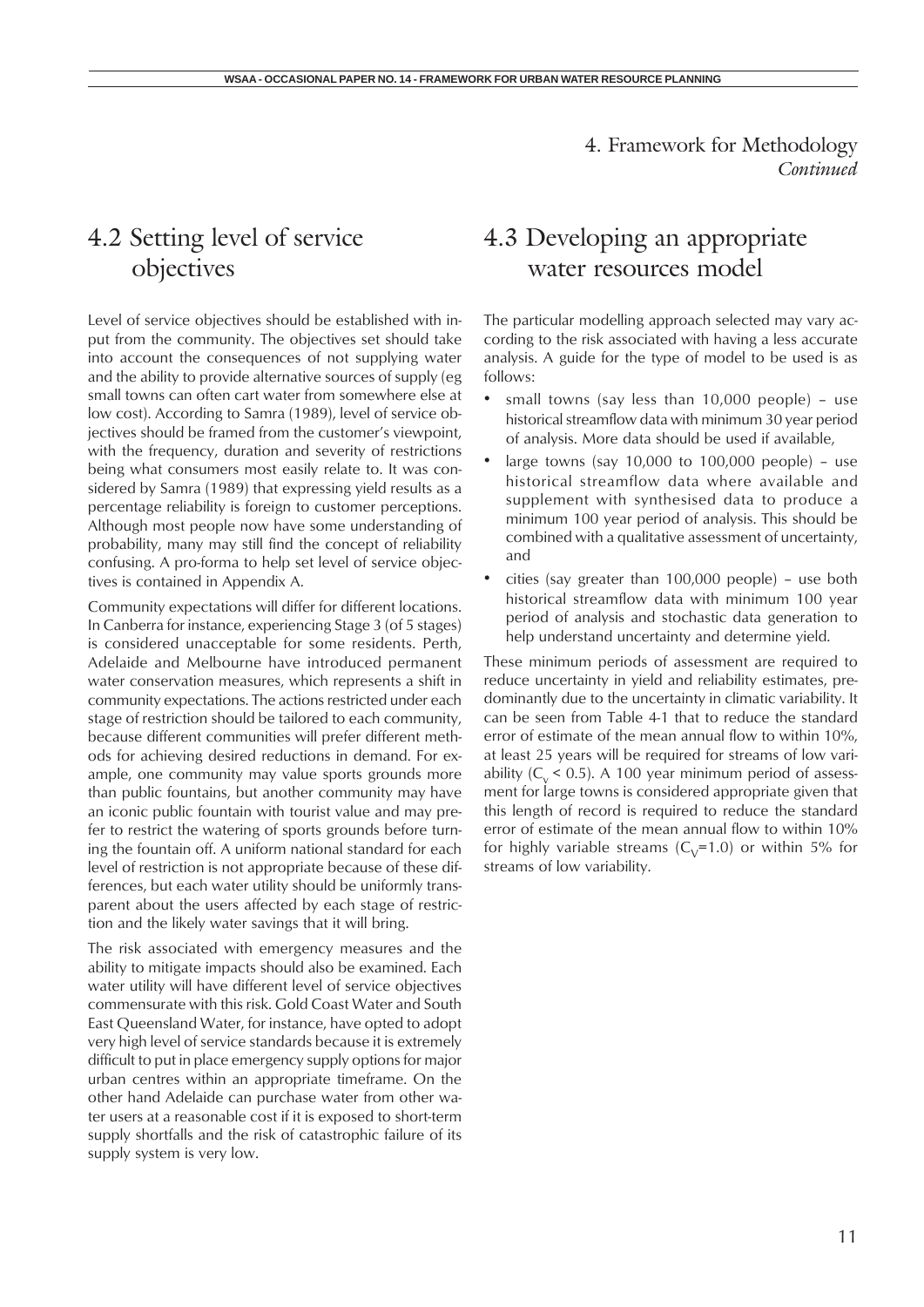#### <span id="page-11-0"></span>4. Framework for Methodology

*Continued*

#### **Table 4-1 Minimum lengths of record (years) to estimate mean annual streamflow**

| Coefficient of<br>variation, $C_v$ |     | Minimum length of record   Minimum length of record<br>for standard error $\leq \pm 5\%$ for standard error $\leq \pm 10\%$ |
|------------------------------------|-----|-----------------------------------------------------------------------------------------------------------------------------|
| 0.3                                | 36  |                                                                                                                             |
| 0.5                                | 100 | 25                                                                                                                          |
| 0.7                                | 196 | 49                                                                                                                          |
| 1.0                                | 400 | 100                                                                                                                         |

*Source: T.McMahon, University of Melbourne, pers.comm. 12/1/2005 based on McMahon and Mein (1986)*

Where historical streamflow data is not available for the lengths recommended, two principal techniques can be applied to synthesise streamflow data. These include the use of regressions with nearby streamflow gauges and/or calibrated rainfall-runoff models.

## 4.4 Whole of catchment modelling

The extent and level of detail in an urban water resource model must be sufficient to adequately represent the constraints on the resource. These include reductions in available resource due to other users, both upstream and downstream, or from groundwater. This includes the downstream requirements for water by the environment. Water quality can also be a constraint on available resources and needs to be dealt with as appropriate (refer Section 3.2 for further discussion).

## 4.5 Supply systems supplied from groundwater

Groundwater is not used as the sole source of supply for any of Australia's capital cities. In some cities, such as Perth, groundwater is a major component of total supply and in country towns, groundwater is often the only source of reticulated water supply. Groundwater yield is determined by long-term pump tests on individual bores and by regional assessments of the annual volume that can be extracted from an aquifer. The annual reliability of this yield is generally a function of previous drawdown and the aquifer characteristics. Nevertheless, restriction triggers can be set for extreme climatic events based on groundwater levels in a nearby observation bore, for instance. As demands increase due to population growth and the bore yield is approached, the cost of finding a new source of water, such as drilling a new groundwater bore, still needs to be assessed against accepting a lower level of service. This process is essentially the same in concept as for a surface water supply system.

### 4.6 Supply systems supplied from desalination

Desalination is currently proposed as a water supply option for Perth and potentially for other cities in the future. Desalination plants provide a very reliable source of water, albeit at an increased cost of production and with the associated need to dispose of the waste brine in an ecologically sensitive manner. In a yield analysis, water sourced from desalination plants can be defined by the capacity of the plant, provided that the source of water to be desalinated is inexhaustible, such as when using seawater.

## 4.7 Surface water supply options

Surface water supply options include the construction of new reservoirs, raising existing reservoirs or building new pipelines to transfer water from adjacent catchments. There are well established methods for accounting for these supply enhancements when calculating changes to water supply yield.

As available water becomes scarcer, surface water resources are becoming fully allocated in many parts of Australia. Water utilities are diversifying their water supply sources by using recycled water, third pipe systems, groundwater resources, desalination plants, stormwater and rainwater tanks.

### 4.8 Accounting for alternative water sources

Alternative water resources present an opportunity for supply enhancement but the methods for accounting for these in yield calculations are not well established. Alternative or non-traditional water sources include recycled water and rainwater tanks. Recycled water can involve a range of sources, including recycling water from a wastewater treatment plant or use of grey water for garden watering in an individual household. It can be speculated whether recycled water represents a reduction in demand, because the demand for water will reduce from existing supply sources, or whether it represents an increase in supply. The same dilemma exists for rainwater tanks, which fall outside of the reticulated water supply system. The decision about whether these water sources increase supply or reduce demand depends on where the boundary is placed around a water supply system. From a yield modelling perspective, it is recommended that all forms of alternative water sources should be considered as an increase in supply, because the demand for water, regardless of its source, remains unchanged. Only demand management measures, such as the installation of water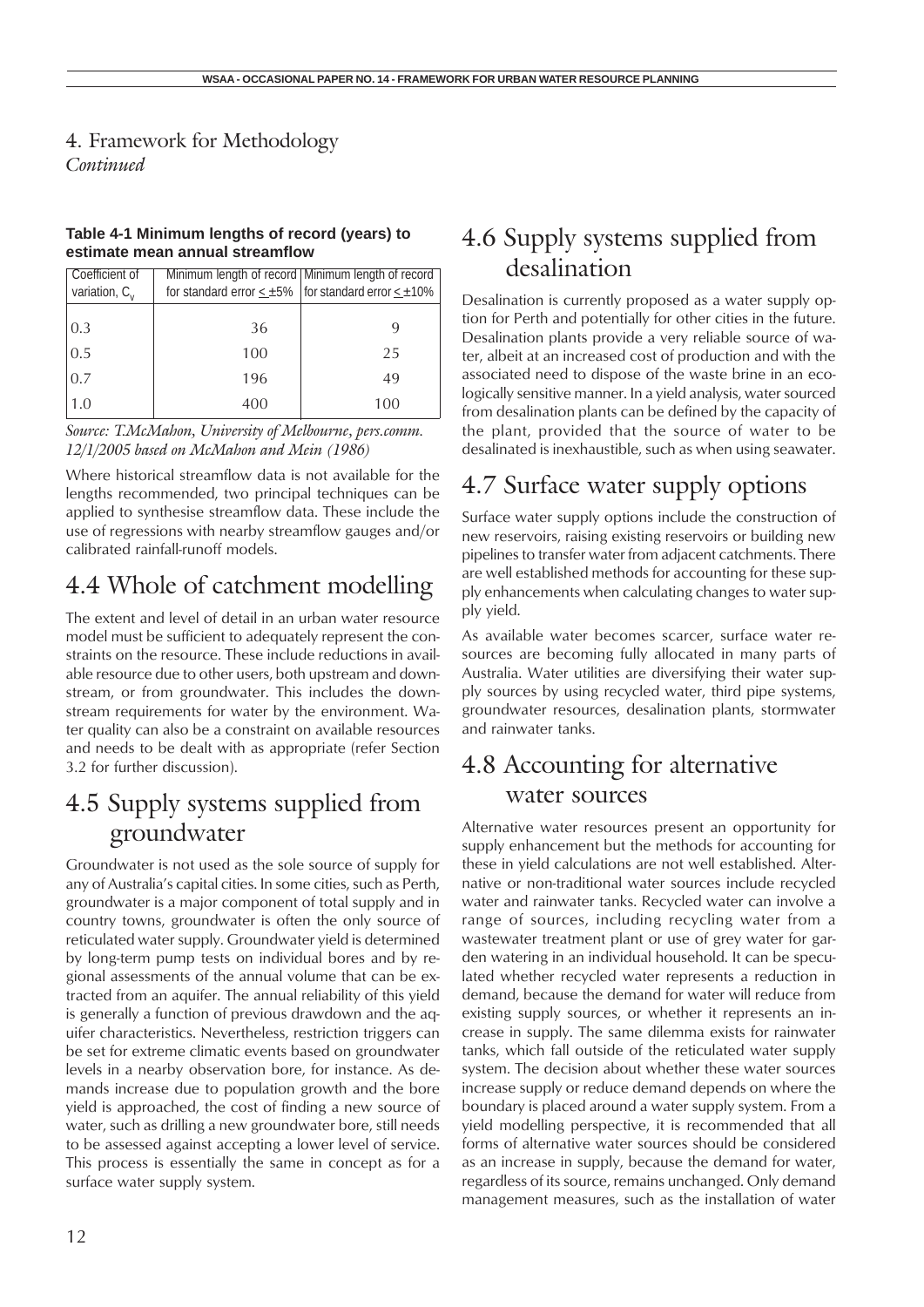<span id="page-12-0"></span>efficient appliances, truly reduce demand. Accounting for alternative sources of supply in this way will help to communicate to the community that there is still a financial cost and potential environmental impact associated with supply from these options and will enable comparison of the amount of water sourced from existing and alternative supply sources. Private alternative water sources such as rainwater tanks could also potentially provide water to the supply system during extreme drought events.

Where the volume of this alternative water supply is small and distributed throughout the supply system (eg rainwater tanks), it may be more practicably feasible to model these as a reduction in demand. Care needs to be taken in assessing the reductions in demand from private water sources as data is difficult to obtain on how these systems are used, whether they are properly maintained and whether they still operate after home ownership change. This assessment needs to be made on a case by case basis.

Irrespective of the accounting method, it is essential for the purpose of calculating supply risks that all supplies and demands should be accounted for and that any climate dependency of these input and outputs is also taken into account. In an extreme drought, consumers may switch their source of supply from rainwater tanks to mains supply, for example. This will increase demand for water from the water utility during periods of scarce supply.

#### 4.9 Stochastic versus historic data

Yield can be assessed using a historical sequence of inputs, a stochastically generated input sequence, or both. The use of historical data as input to a water resources model means that only one historical sequence is analysed. In the future, the sequence of wet and dry conditions could be different, resulting in a different estimated value of yield.

Stochastically generated inputs are a way of examining potential behaviour under different climatic sequences. It is important to note that stochastic data generation does not improve the estimate of yield, but rather it helps to understand the uncertainty surrounding an estimate of yield by providing insight into the distribution of estimates over a range of potential climatic sequences. Data sequences generated by stochastic modelling have the same statistical properties as the historic data but offer different sequencing so that the possibility of longer periods resulting in more severe dry spells can be modelled and understood.

Two approaches are available for generating stochastic data. All inputs (ie streamflow and climate) can be stochastically generated, or else only climatic inputs can be stochastically generated. If only climatic inputs are generated, then demands and inflows can be derived using climatically driven demand models and rainfall-runoff models. Both approaches are appropriate, however there are advantages and disadvantages with each approach. The main advantage of undertaking the stochastic data generation on streamflow is that:

• errors associated with rainfall-runoff modelling are not introduced because the stochastic data generation is undertaken directly on streamflow.

However, the advantages of undertaking the stochastic data generation on rainfall and evaporation, and then incorporating the stochastic data into a rainfall-runoff model are that:

- climate data is generally available for a longer time period than streamflow data and hence there is greater confidence about the statistical representativeness of the sample in the input data set; and
- climate and land-use change impacts on streamflows can be included in the analysis.

Stochastic data is usually best treated as replicates with the same length of record as the original reference time series. For example, the generation of 200 replicates from a 50 year input sequence is best analysed as 200 alternative realisations and not as a single 10,000 year sequence. Each of these realisations can be made independent by the random seeding of start conditions for each replicate.

In relation to interpreting system performance against the defined level of service criteria, it should be understood that using synthetic streamflow sequences does not provide an alternative "better" estimate compared to the estimate produced through analysing the historic sequence. The value of stochastic data is that it provides insight into:

- the likely impacts of potentially more extreme (than observed in the historic record) drought periods;
- the likely distribution of system performance measures and/or yield estimates given the uncertainty relating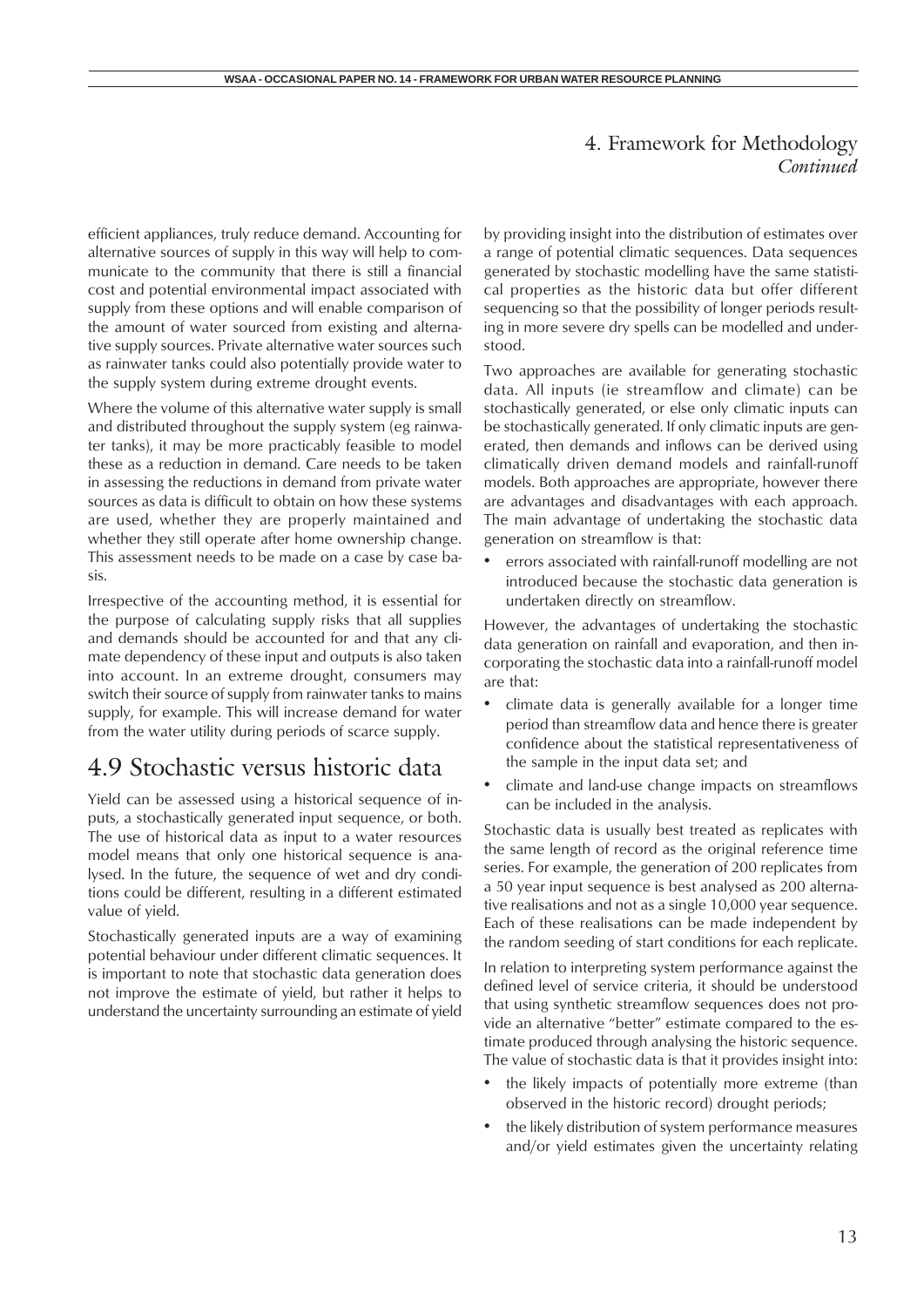<span id="page-13-0"></span>to climatic variability; in this context, it allows confidence bands on performance measures and/or yield estimates to be estimated; and

• performance against measures that are more extreme than can be analysed using the available length of historic record.

Analysis of stochastically generated synthetic sequences should therefore be used to support, and provide context to, analysis of the historic sequence, rather than as a replacement.

### 4.10 Allowing for uncertainty

The various sources of uncertainty in water resources modelling are discussed in detail in Section 5. The use of stochastic data generation and sensitivity analyses can help to explain this uncertainty. Once the magnitude of this uncertainty is understood, appropriate allowance can be made for this uncertainty, for example through the use of contingency storages.

### 4.11 Average monthly versus climatically varying demands

The type of input demand sequence used in yield analysis depends upon the variability of observed volumes supplied. Urban demands exhibit a high seasonal variation and hence some form of seasonal variation in modelled demands is required. Annual variability of demands is generally less pronounced than seasonal variability, but consumers will consume more water in dry years than in wet years, for example because gardens require more water. Use of average monthly demands in urban centres with significant observed annual variability in volume supplied may lead to overestimation of yield.

#### 4.12 Future Demands

Assessing yield generally requires demands to be increased until level of service objectives are no longer met. Yield estimates can be calculated through system simulation modelling assuming either:

- a constant level of average annual demand for each simulation sequence, with a single uniform increase over the whole period of simulation to represent each future demand scenario; or
- an increasing level of average annual demand, corresponding to the estimated population growth rate into the future.

Both methods are valid, but there are subtle differences that should be noted and understood. Assuming a constant level of average annual demand is, in general, more commonly used in yield assessments. This results in an estimate of yield that equates to the amount of water that can be supplied per year on average, whilst satisfying the level of service criteria, over the entire simulation period.

Simulation using an increasing level of demand (representing demand growth) over the simulation period is also used by some large urban water authorities in conjunction with the analysis of multiple simulation replicates. These replicates may be either recycled historic or synthetically generated inflow/climatic sequences. In these cases, yield is calculated based on assessing the level of service criteria (eg. frequency of restrictions, probability of reservoir levels dropping below a specified volume, etc.) for each simulation year across all replicates. This is in contrast to analysing the system's performance over the full sequence length in each simulation replicate as is typically done in the case where a constant level of demand is assumed.

Simulation using an increasing level of demand has the advantage of allowing one multiple replicate simulation run (as opposed to running multiple simulations) to be used to determine potential augmentation timing requirements. Augmentation timing is estimated using this approach by identifying the year in the simulation where the level of service criteria are no longer met, when assessed probabilistically across all replicates, due to growth in demand. The approach of using increased demands allows for the fact that the impact on reservoir levels would, in practice, be less during the years leading up to the time where the level of service criteria are no longer satisfied. This approach is particularly relevant in systems with several years of carryover storage.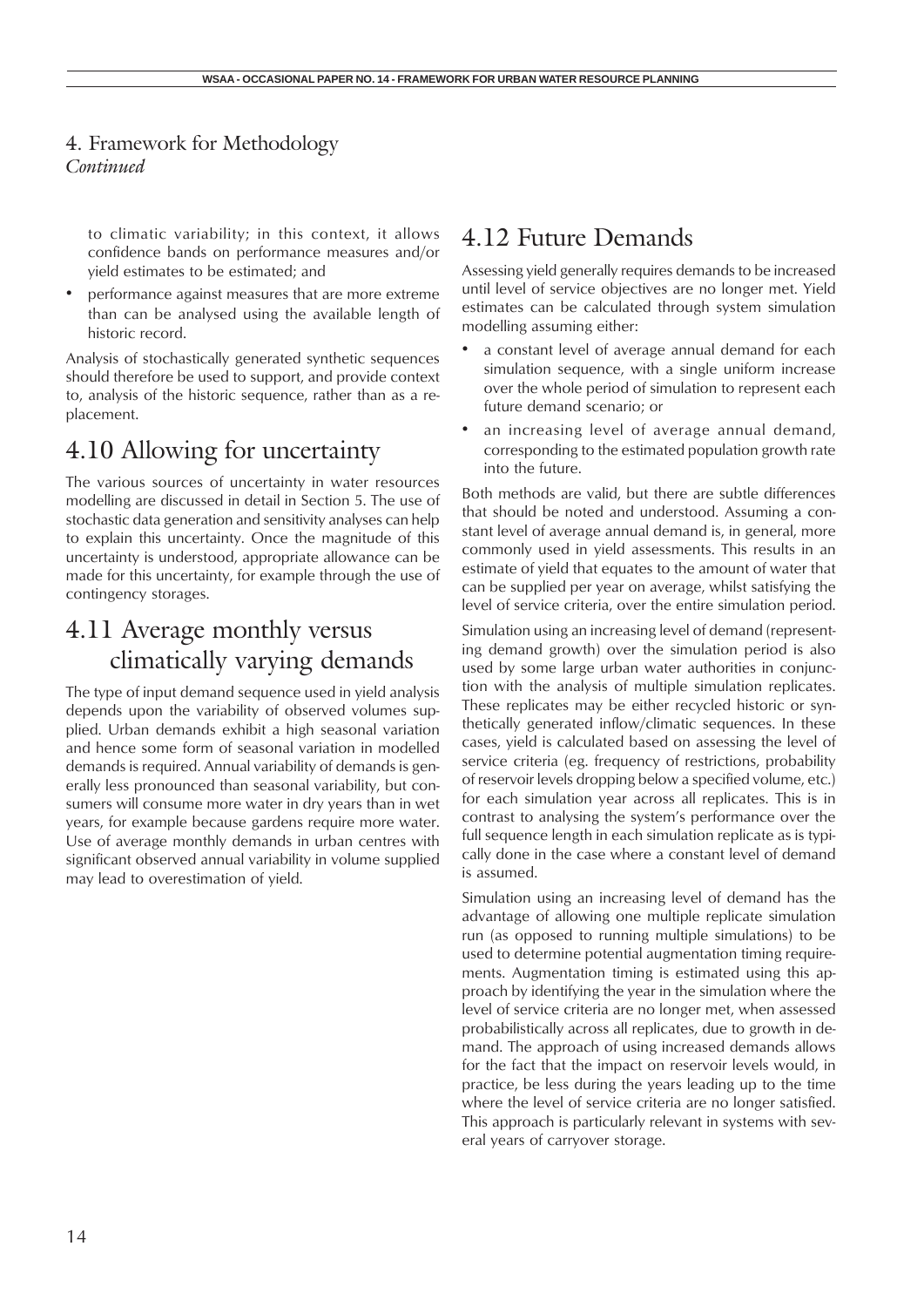<span id="page-14-0"></span>On the other hand, a disadvantage of the increasing demand approach compared to the constant demand approach is that it does not explicitly include the potential impacts of successive years of drought conditions on the calculation of the level of service measures. That is, the previous year's demand will be lower than the current year, resulting in higher storage levels at the start of that particular year. It is therefore less appropriate for investigating criteria that relate to duration of impacts within a simulation sequence over a period longer than one year.

### 4.13 Hydraulically variable transfer capacities

The ability to supply water via pumps and pipelines can be diminished when the water level in storages reduces and there is less head to push water through the reticulation system. Models should account for the differences in infrastructure capacity, particularly the change in supply capacity at low reservoir volumes.

#### 4.14 Adjustment of restriction rule curves

Yield analysis based on the frequency, duration and severity of restrictions is a function of the design of the restriction rule curves. Restriction rule curves should change as demands increase in order to maintain adequate protection against running out of water once restriction triggers are reached. The process for adjusting restriction rules for future levels of demand is time consuming and is rarely undertaken in yield analysis. (Note: Melbourne Water does not adjust restriction rule curves for its future resource planning, but has done so in the past for certain scenarios). It is expected that as the demand approaches the yield, adjustment of restriction rule curves will reduce the yield.

### 4.15 Counting restriction periods

When assessing annual reliability, the selection of the 12 month period over which the assessment is made can influence the value of reliability. The period of assessment should be selected such that periods of restriction occur only in one year. For example, in southern Australia, the water year for assessing reliability is July to June. Restrictions typically occur in summer and end by the end of June. If the assessment period is July to June and restrictions occurred from 1 December to 28 February, then this would be counted as one year of restrictions when determining annual reliability. However, if this same data were assessed on a calendar year, then the same restriction period would be counted in two years. In the community's mind, this would be one restriction period, not two and hence the use of a calendar year would be inappropriate for assessing annual reliability. The 12-month period for assessing annual reliability should reflect the community's perception of what is a single drought event. For multi-year droughts, careful consideration needs to be given to the way that restriction events are counted. If a restriction period extends from December 1999 to March 2001, then this can be construed as a two-year drought. On the other hand, Hunter Water, which use stochastic data would view this occurrence as a single event as they count events rather than individual years. Both methods are correct but the users should be aware of the assumptions made. A long drought (such as a multi year drought) would only be viewed as a single event if the Hunter Water model is adopted.

Reliability measures can be assessed on an event basis, with each separate restriction event counted as a single occurrence, even where it occurs over multiple years. The duration of restriction events could then be covered by a specific duration measure, such as the maximum desirable duration or the frequency of a given duration event.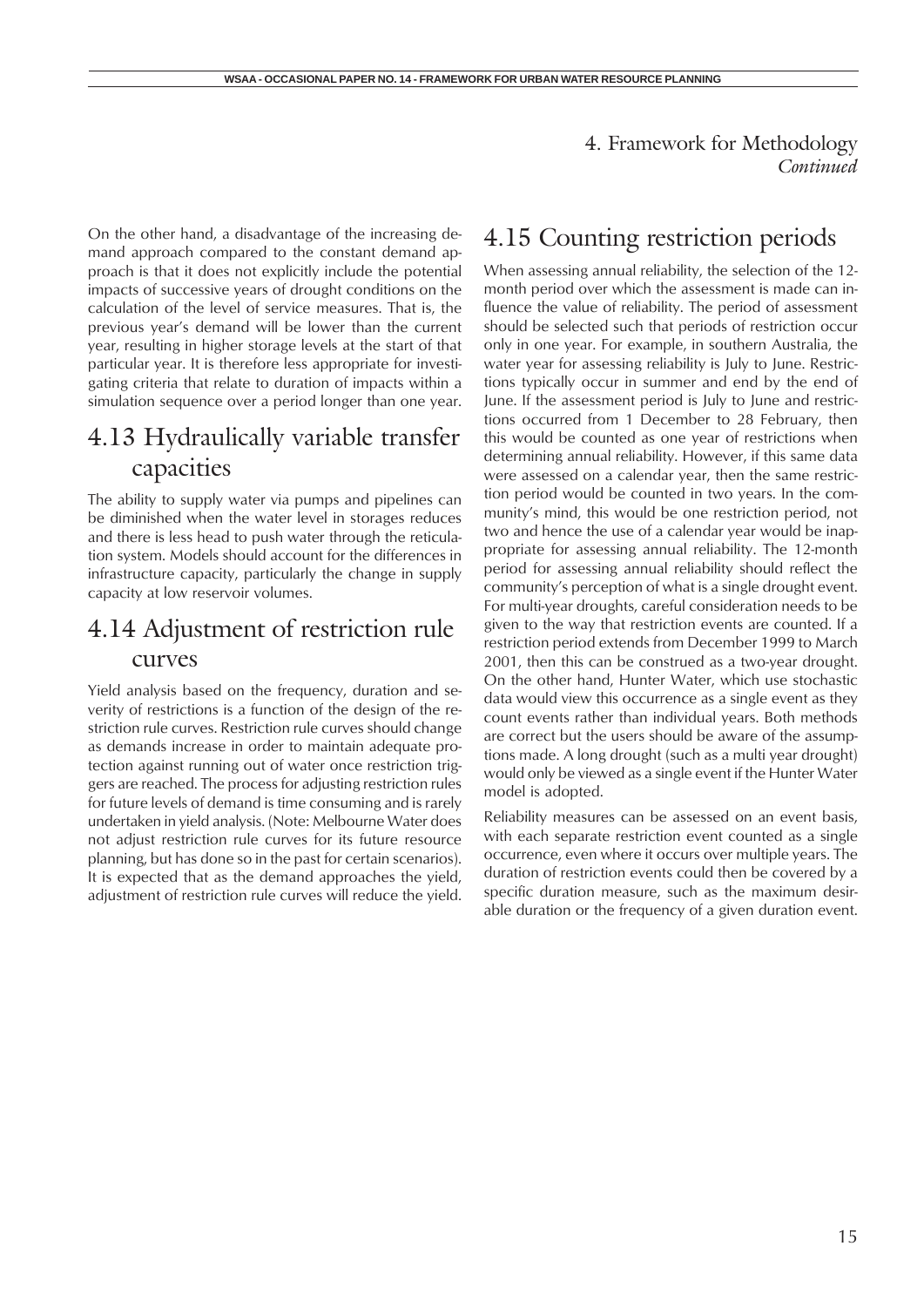#### <span id="page-15-0"></span>4.16 Selection of an appropriate modelling time step

Water resource decisions in major urban centres are typically made on a monthly basis. The available supply is reviewed at the end of each month and compared against restriction triggers to determine whether to implement restrictions or not. Modelling on an annual time step is not appropriate because it does not adequately account for changes in seasonal behaviour. The use of a monthly time step can introduce some inaccuracies in yield modelling, particularly for run of river systems in highly variable streams. The greater the storage memory, the less likely that inaccuracies will be produced. The time step used in modelling needs to be fit for purpose. For example, it might be appropriate to use a combination of time steps in simulations, with daily timesteps used to model diversions from weirs and monthly time steps to model the behaviour of reservoirs.

#### 4.17 Start storage conditions

When using a model to assess reliability of supply, the start storage conditions may influence the result. If it is assumed that a reservoir starts full, then there is less chance that restrictions will occur in the early part of the period of assessment than if it starts only part full. An assessment of seasonal storage conditions under historical conditions or a preliminary model run can be used to determine the probability that the storage will be at a given volume in a particular month of the year. A median start storage can be adopted, with the option of undertaking a sensitivity analysis for alternative start storage conditions, particularly where storage capacity is greater than the average annual inflow. Alternatively, simulations can start at the current level, which can be useful for short-term (say up to 2 years ahead) forecasting of storage volume. The longer the period of modelling and the smaller the storage relative to annual inflows, the less likely that start storage conditions will affect the reliability of supply.

## 4.18 Frequency of model updates

Models should be updated on a five yearly basis or as otherwise required to incorporate specific system changes.

Reservoir capacity can also change over time, particularly on rivers with high sediment loads. Reservoir capacity should initially be reviewed on a five yearly basis and then as frequently as required to detect changes in reservoir capacity due to siltation.

#### 4.19 Regulatory Requirements

Urban water utilities do not make decisions in isolation and are subject to regulations governing the provision of essential services. These regulations can restrict the ability of a water utility to make decisions quickly and hence reinforce the need for sound planning and appropriate contingencies. Adherence to the above framework will encourage transparency in the approach taken and give reassurance to regulatory authorities that decisions are being made in accordance with best practice.

### 4.20 Minimum Supply Requirement

The minimum supply requirement for domestic customers could be calculated solely on the basis of sustenance of life and hygiene (eg 60L/person/day), the minimum supply rate that could be achieved by banning outdoor use and seeking community cooperation for indoor reduction but without needing to actually police in-house water use (eg 120 to130L/person/day), or maintenance of some outdoor amenity as well if the community is willing to pay for such a high level of guaranteed supply. The minimum supply requirement for non-residential use will depend on the level to which the organisation is willing or able to close down public, commercial and industrial users in a worst case. The net minimum supply requirement will also need to take into account water losses from the system that cannot be found and fixed or economically repaired.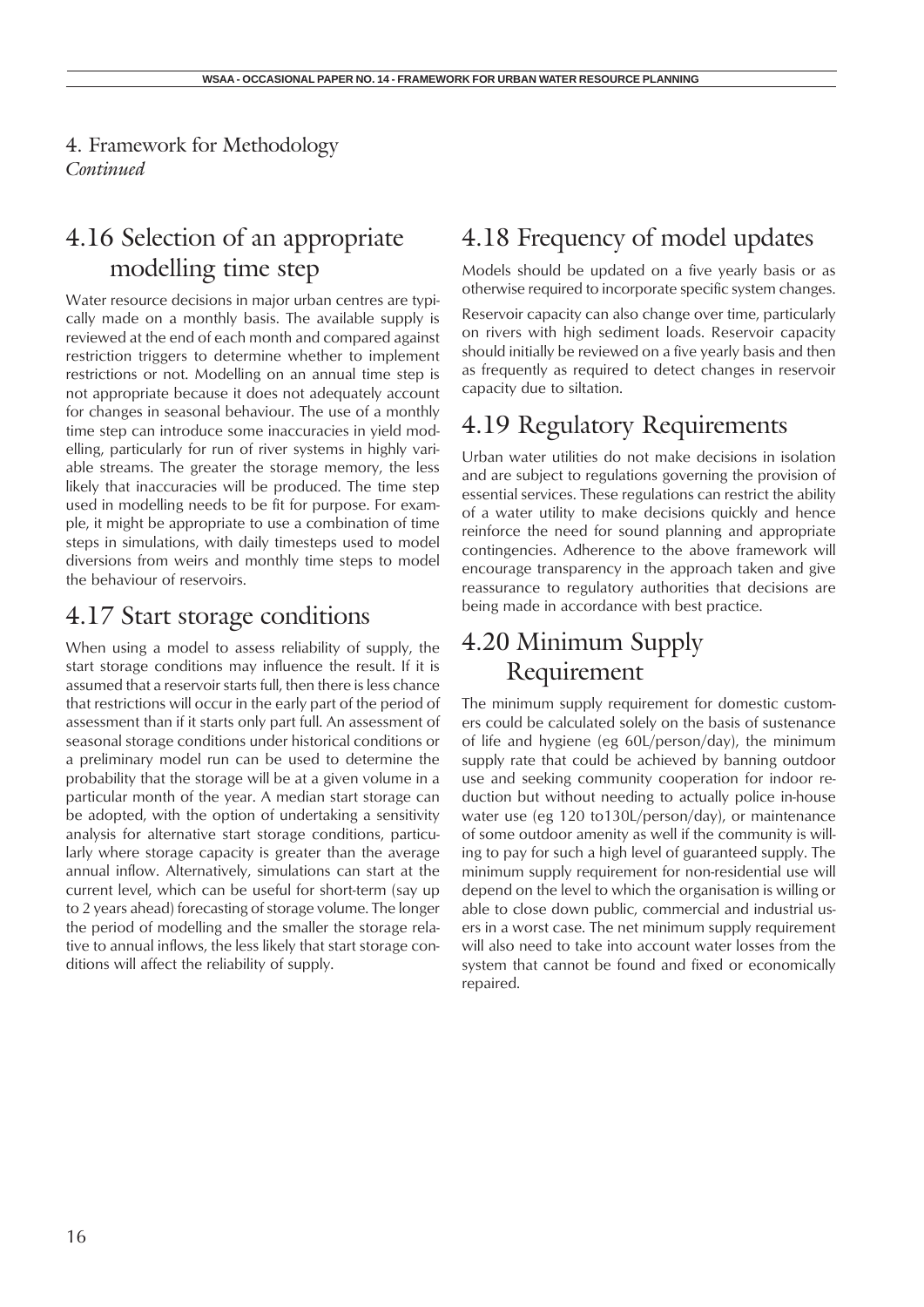# <span id="page-16-0"></span>5. Uncertainty in Yield Estimates

There is an inherent uncertainty in any water supply yield estimate. These uncertainties stem from data inaccuracies and the uncertain nature of consumer behaviour. Other uncertainties arise from short and long-term changes over time and include climate change, climate variability, bushfires, revegetation, change in consumer profile, consumer response to demand management and changes in water quality. Yield estimates should therefore contain a contingency to account for these uncertainties and should be regularly updated as more information is gathered or conditions change. A statement of these uncertainties relevant to a particular supply system should be included in documentation accompanying the yield estimate. Each of these uncertainties is discussed below.

## 5.1 Data inaccuracies

Yield estimates rely upon a variety of input data, principally streamflow, climate and demand data. All of these data sets have errors associated with their measurement.

- **Streamflows** if recorded they contain hydrographic error, particularly at high flows due to errors in stagedischarge rating curves or in locations with poor control sections for monitoring streamflow. If streamflows are estimated by transposition or by rainfall-runoff modelling, then the error associated with the streamflow data estimation process will be introduced into the yield estimate. The errors associated with stochastic data generation are discussed in McMahon and Adeloye, 2004).
- **Rainfall**  typically accurate to record, but it varies spatially and may be unrepresentative if the recording station is remote from the location where the rainfall is being applied in a system model. If rainfall is estimated by transposition, then the error associated with the rainfall data generation process will be introduced into the yield estimate.
- **Evaporation**  potential evaporation is accurate to record, particularly when based on weather data, but is not easily linked to actual evaporation from an open water body. In the Climatic Atlas of Australia, the Bureau of Meteorology recommends that evaporation from major reservoirs should be the unknown term in any water balance. This is rarely practical and hence pan evaporation or Penman-Monteith evaporation is typically used. If pan evaporation data is used, an appropriate pan factor should be applied (Grayson et.al., 1996) and an allowance made for the introduction of bird guards, which have been estimated to decrease evaporation by around 7% after installation in the 1970s and 1980s.
- **Volumes supplied**  Metering errors are common in bulk meters for measuring supply and even modern magnetic meters can suffer from electromagnetic interference.
- **Losses**  Leakage and seepage are difficult to measure and they can impact on yield. Prudent estimates for these factors need to be taken into consideration when undertaking yield estimates.

All of these inherent inaccuracies mean that an estimate of yield is itself uncertain, even before taking account of other influencing factors. The elimination of systematic errors that cause a gross over or underestimation of input values should be avoided or corrected. Random errors are often unavoidable and will not adversely affect the estimate of yield, but will introduce uncertainty into the result.

#### 5.2 Uncertainties in consumer behaviour

A city's water consumption is the sum of water consumption from all of its industries, municipalities and households. Each of these users makes decisions on a daily basis about how they will consume water. In general and for large population centres, the erratic behaviour of individuals will be smoothed and average behaviour can be reasonably well predicted.

There will be some uncertainties in consumer behaviour. These include, for example, planned major events (eg the Sydney Olympics, Melbourne Commonwealth Games) or unplanned major events such as bushfires. These events will place additional demands on the supply system that are not modelled and hence yield could be slightly overestimated if these events correspond with dry climatic periods.

## 5.3 Maintenance and repairs

Changes to operation for maintenance and repairs can temporarily reduce available supply. An example of this is the remedial work on the dam wall at Lake Hume, which coincided with a drought period. Consumers may experience restrictions more frequently than modelled if maintenance and repair work results in loss of the full use of infrastructure. Temporary maintenance issues will not affect long term yield but may have an impact on the frequency of restrictions experienced over the short term.

The maintenance and repair program will affect system leakage. Losses will progressively increase over time until detected and repaired. The repair or replacement of leaky infrastructure will decrease losses and increase the vol-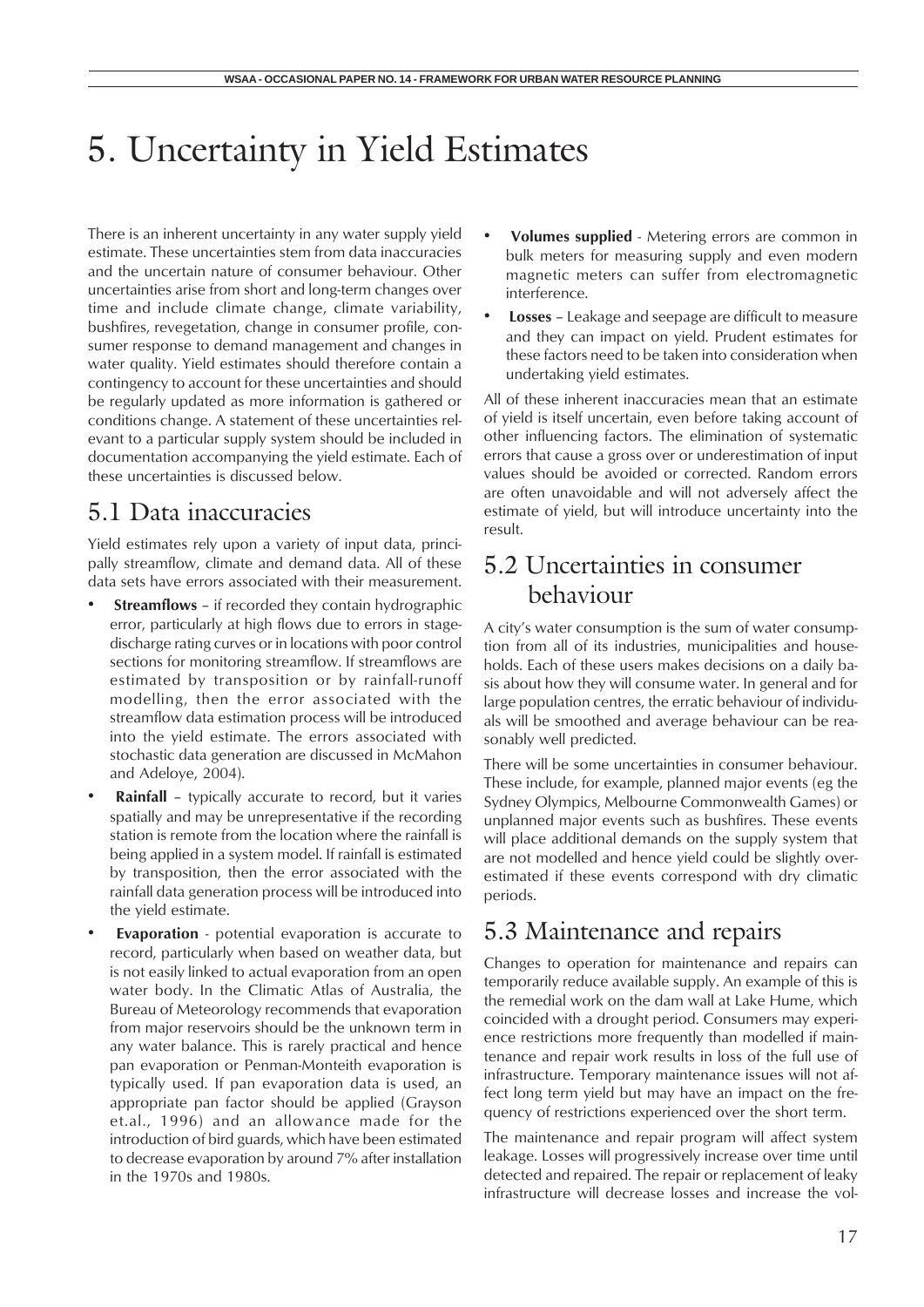#### <span id="page-17-0"></span>**5. Uncertainty in Yield Estimates**

*Continued*

ume of water available for supply. A certain infrastructure condition and losses associated with that condition will be an implicit assumption in estimates of system yield.

## 5.4 Minimum operating level

Yield can be overestimated if no allowance is made for storage below the minimum operating level. This volume of water can be inaccessible in practice because it is of poor water quality or because there is insufficient hydraulic gradient to drain the water. Examples have occurred where dead fish have blocked inlet screens at very low water levels or algal blooms have occurred at low water levels. Most reservoirs will have a volume of water below the minimum operating level and water resources modelling should allow for this.

## 5.5 The political environment

Periods of restriction have been imposed in the past that are the result of a political decision rather than a shortage of supply. This typically occurs because of political sensitivities about sharing the pain of drought. In the 1982/83 drought in southern Australia, a number of urban water utilities implemented restrictions because rural water users or other urban water users were already placed on restrictions. Introduction of restrictions for political reasons will change the community's experience of drought and its perception of the water utility's ability to manage water resources. Placing restrictions based on a political decision (rather than as triggered by restriction rule curves) will reduce the average annual delivery of water over the period of record and increase the duration of restrictions.

## 5.6 Climate variability

High variability is a natural function of Australia's climate. The climatic variability experienced over the period during which yield has been calculated is not necessarily representative of future climatic variability. A drought worse than that on record can always occur. This was evident in the 1998-2003 climatic sequence observed over much of Australia, which was a more prolonged dry spell than other periods on record. Yield has decreased as a result of the inclusion of this more recent drought data. Future droughts can always be more frequent and/or more severe than those experienced to date. As additional data is collected, yield estimates may change over time.

## 5.7 Population growth

Population growth in Australia's major urban centres is typically in the order of 0-5% per year. If more people are served from the same supply system, then demand for water will increase.

Historical population trends can be discerned from Australian Bureau of Statistics census data. Historical population trends do not necessarily reflect future growth rates. Local councils and State Government departments produce population projections for 20-50 year horizons. These projections can be used to plan for growth in residential demand for water. These projections are inherently uncertain and are subject to regular revision, typically as new census data becomes available. Projected increases in the number of dwellings should also be evaluated, particularly with the trend towards more single person households and an ageing population. Yield estimates should be updated as frequently as needed to keep pace with population and household growth projections.

Major industrial growth is not directly related to population growth and will require specific advice from local town planners and existing major industrial customers about their future water needs.

Major industrial water use, particularly in regional centres, can be a significant component of total water use. Major industrial growth is often sporadic and difficult to predict in the long-term.

#### 5.8 Change in consumer profile

The proportion of each type of consumer in a city can affect seasonal consumption patterns and the degree of restrictable demand. The relocation of major water consuming industries to a city can reduce yield by altering seasonal consumption patterns and patterns of restrictable demand. The type of dwelling can also influence demand, with less water per capita typically being used in high density apartments relative to free-standing houses with their own private garden.

#### 5.9 Consumer response to demand management

Demand management has encouraged consumers to voluntarily reduce some water practices that would normally be restricted during periods of water restriction. This means that water restrictions will have a reduced effect when they are introduced (sometimes referred to as "demand hardening"). The prevalence towards subdivision and apartment dwelling has reduced garden watering, which is the main component of restrictable demand.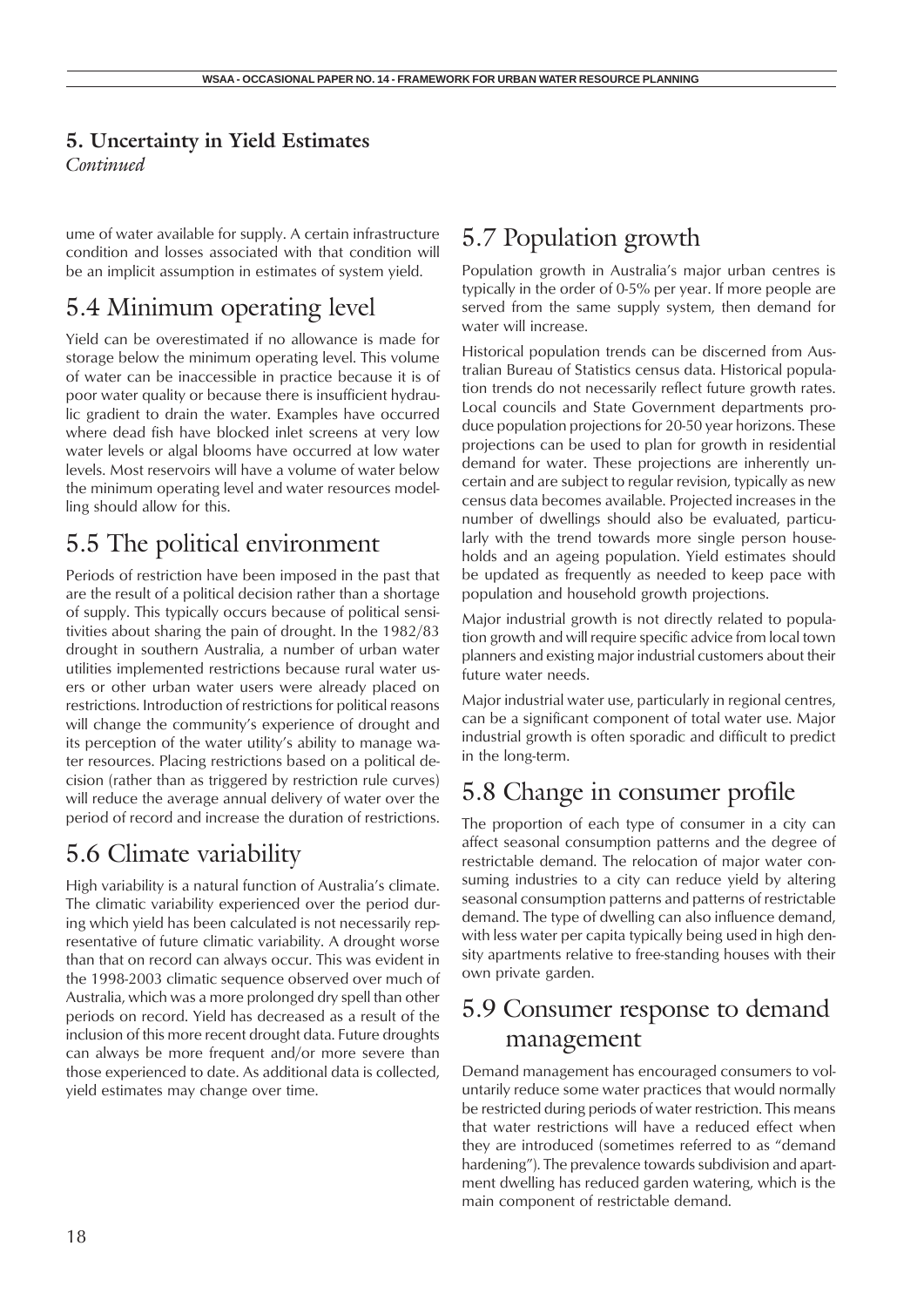#### **5. Uncertainty in Yield Estimates** *Continued*

## <span id="page-18-0"></span>5.10 Changes in water quality

Improvements in water quality can result in increased consumption. This is not generally an issue for major cities, where water quality is fairly standardised and of good quality.

### 5.11 Climate change

Climate change can potentially lead to changes in streamflow, whereby historical streamflows are not representative of current long-term average climatic conditions. This has occurred in Perth, for instance, where a dramatic reduction in both rainfall and streamflows has been observed over the last few decades and hence only recent streamflow data is utilised in yield analysis. The large persistent reductions in streamflow in Perth have not yet been observed to the same extent in other capital cities around Australia.

Climate change modelling by CSIRO indicates the potential for changes to yield associated with changes in climatic conditions. The CSIRO climate models predict a change in air temperature, which is linked to a subsequent change in rainfall and evaporation. The actual effect of climate change is specific to each region of Australia. In some regions, predicted increases in summer rainfall due to climate change will result in an increase in yield. In south-east Australia, anticipated reductions in streamflow are typically in the order of 5-10% by the year 2030 relative to 1990 conditions, with anticipated increases in demand of around 2-5%, but wider variability is possible (eg Wang et.al. (1999), CSIRO (2001)). Both changes in supply and demand should be taken into account in a climate change analysis. Any reduction in streamflow will decrease yield, while an increase in demand will decrease the level of service.

Despite the resolution of climate models improving, it is still difficult to determine whether an observed short term reduction in streamflow is due to climate change or due to natural climatic variability. This is primarily due to the inherent uncertainty in climate change models. The first test should be to determine whether recent climatic conditions have been observed over the historic period of record. If a drought equal to or worse than the current drought has occurred within the historical record, then it can readily be argued that the current drought is part of natural climatic variability and no adjustment of the historical record is warranted. If the current drought is worse than any previously observed drought, then additional tests can be carried out to assess whether climate change has occurred. These can include comparison of mean flow conditions over different periods and statistical trend analyses. In each case, the observed change in flow should be checked against the range of streamflow changes estimated from climate change scenarios.

There is currently no objective test to determine whether greenhouse gas induced climate change has occurred and hence any decision to adjust historical streamflow data due to climate change will be the result of considered interpretation and judgement on risk. If historical streamflow data is not adjusted, then yield assessments under climate change scenarios should still be examined as part of sensitivity testing.

Premature adjustments to models to take account of potential climate change impacts that do not come to fruition could prove costly to the community as resources will be allocated to projects to improve reliability of supply that are not required to maintain existing service standards.

## 5.12 Bushfires

Fire-induced changes are capable of exerting major effects on the hydrology of forest areas, with consequent shortto long-term impacts on water yield. There is a large body of research that has investigated the impact of wildfire on water yields from forested catchments. Immediately after fire there will be an increase in runoff from the burnt catchment. If tree death does not occur, recovery of the leaf area (and hence evapotranspiration) occurs in 3 to 5 years. By this time the understorey is also usually re-established and once the canopy stabilises the water balance reverts to its pre-fire behaviour and hence yields return to their pre-fire values. However, where the forest tree species are killed by fire, recovery of leaf area takes a different course. Natural regeneration of the forest occurs, and the result is that the regrowth can develop total leaf areas much larger than in the original mature forest. This can occur at age 5-25 years. The denser canopies in regrowth intercept more rainfall and transpire more water than from the unburnt forest. There is significantly less "left-over rainfall" to appear as streamflow, so water yield from regrowth forest catchments is less than from mature forests. This process is shown in Figure 5-1. The long term yield reduction resulting from bushfire will depend upon the characteristics of the fire and the forests (i.e. the type of tree) but could be approximately 2 to 4 ML per hectare of forest burnt for Mountain Ash (adapted from Nandakumar and Mein, 1993).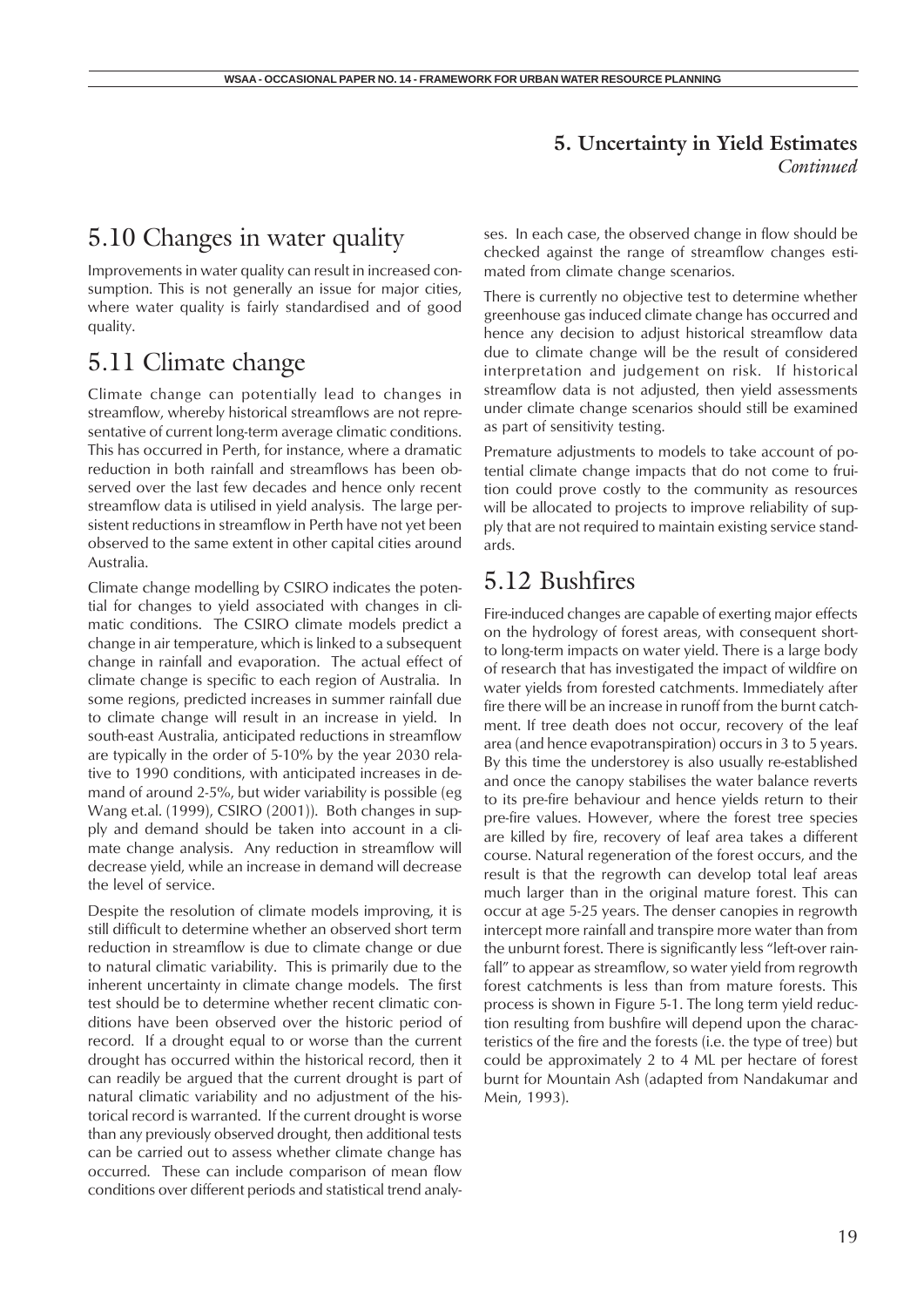#### <span id="page-19-0"></span>**5. Uncertainty in Yield Estimates**

*Continued*





The probability of bushfire occurring in the future is difficult to ascertain and depends upon the proportion of the catchment already burnt in recent bushfires, antecedent moisture conditions and other random factors such as lightning strikes and deliberately lit fires. Actew-AGL has incorporated the probability of future bushfires and subsequent changes to yield into its scenario modelling by drawing on the work by Kulik (1990), which links bushfire risk to hydrologic conditions.

# 5.13 Logging and revegetation

Logging and revegetation of large areas of land can cause changes to hydrology similar to those experienced after bushfire. Large-scale revegetation can occur from activities associated with logging or for restoration of native forest in cleared areas. Planting of forests can have a major impact on groundwater resources and in some States (eg South Australia), groundwater licences are needed for approval to plant forests.

## 5.14 Catchment farm dams

Catchment farm dams can be a significant user of water upstream of water supply reservoirs or offtakes. Neal et.al. (2002) illustrated that catchment farm dams can reduce downstream flows by an amount in the order of one megalitre for every megalitre of farm dam. Increases in farm dam volume in water supply catchments will therefore reduce yield to urban water utilities. Water utilities should actively monitor and model the hydrologic impact of catchment farm dams where they form a significant proportion of the total storage in the water supply catchment and incorporate these impacts into yield assessments.

## 5.15 Pressures on groundwater resources

Links between groundwater and surface water are being increasingly better understood. Reductions in groundwater level can reduce baseflow discharge to streams. This baseflow discharge is important for retaining inflows during periods of no rainfall.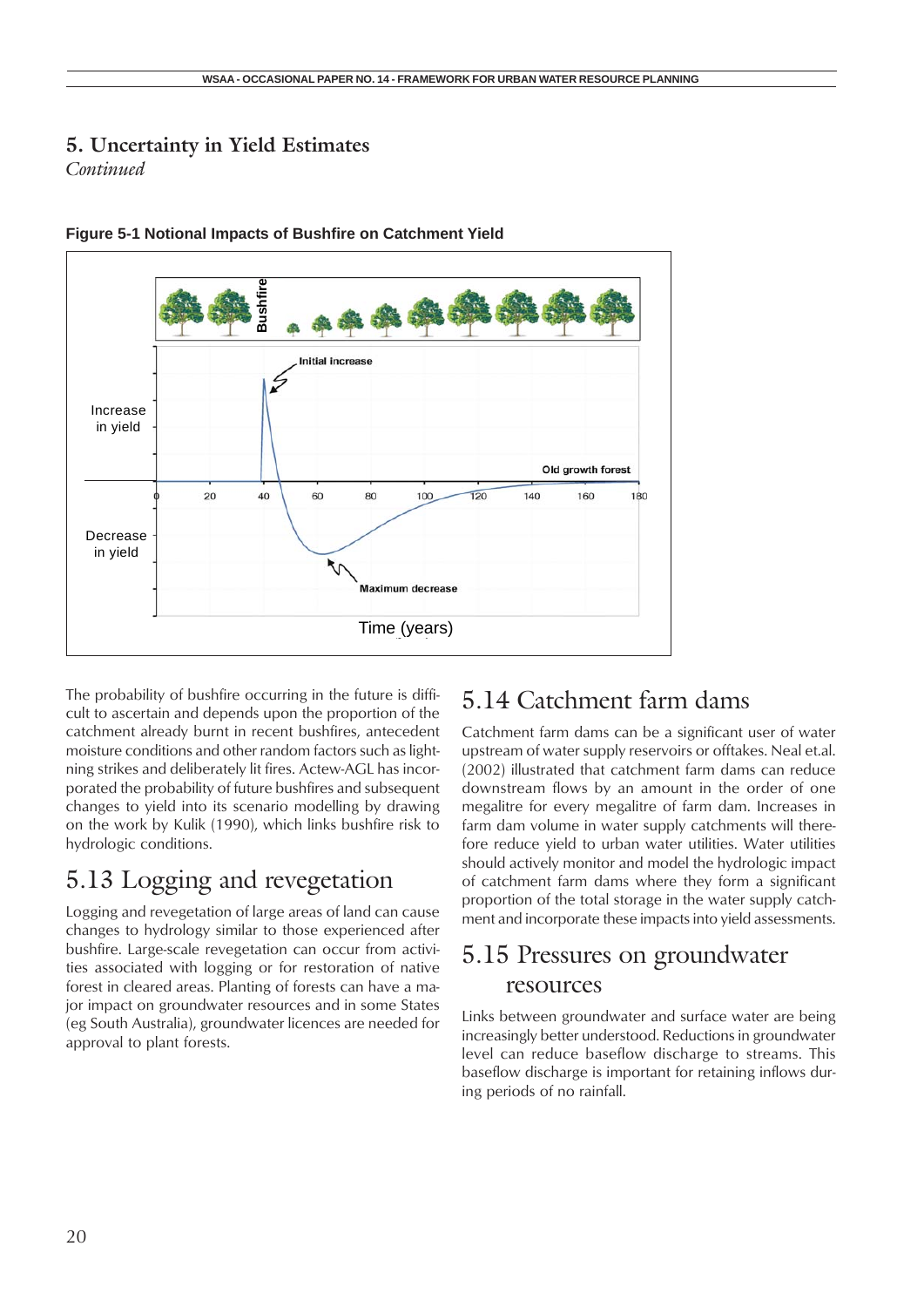# **5. Uncertainty in Yield Estimates**

*Continued*

## <span id="page-20-0"></span>5.16 Quantifying Uncertainty

Uncertainty in model results is generally expressed as a qualitative statement of the type and potential impact of a given model input. Uncertainty can be expressed quantitatively in some circumstances using statistical analysis or by using bootstrapping techniques such as Monte Carlo analysis. In either case, a quantitative understanding of the uncertainty associated with each input is required, along with criteria for expressing uncertainty, such as 95<sup>th</sup> percentile confidence limits. Where uncertainty is quantitatively assessed, this should be incorporated into reporting on the level of service. For example, at the current level of service, the maximum duration of restrictions could be expressed as 12 months  $\pm$  1 month at the 95<sup>th</sup> percentile confidence level. Quantifying and isolating the cause of uncertainty can be used as a guide to direct future investment to reduce uncertainty.

#### 5.17 Adherence to Operating Rules

Caution is required when running models for which operating rules have been optimised in a theoretical sense. 'Real life' operation will generally be sub-optimal for a range of reasons, many of which are covered elsewhere in this section. Systems rarely perform better than designed. Some operating assumptions will be inherently robust (eg the flow rate over a concrete spillway will follow set rules), while others may be prone to reliability issues (eg weeds clogging screens, biofouling of reverse osmosis membranes, unexpected poor source water quality, power supply interruptions). The reliability of critical components should be assessed and reliability factors appropriately distributed.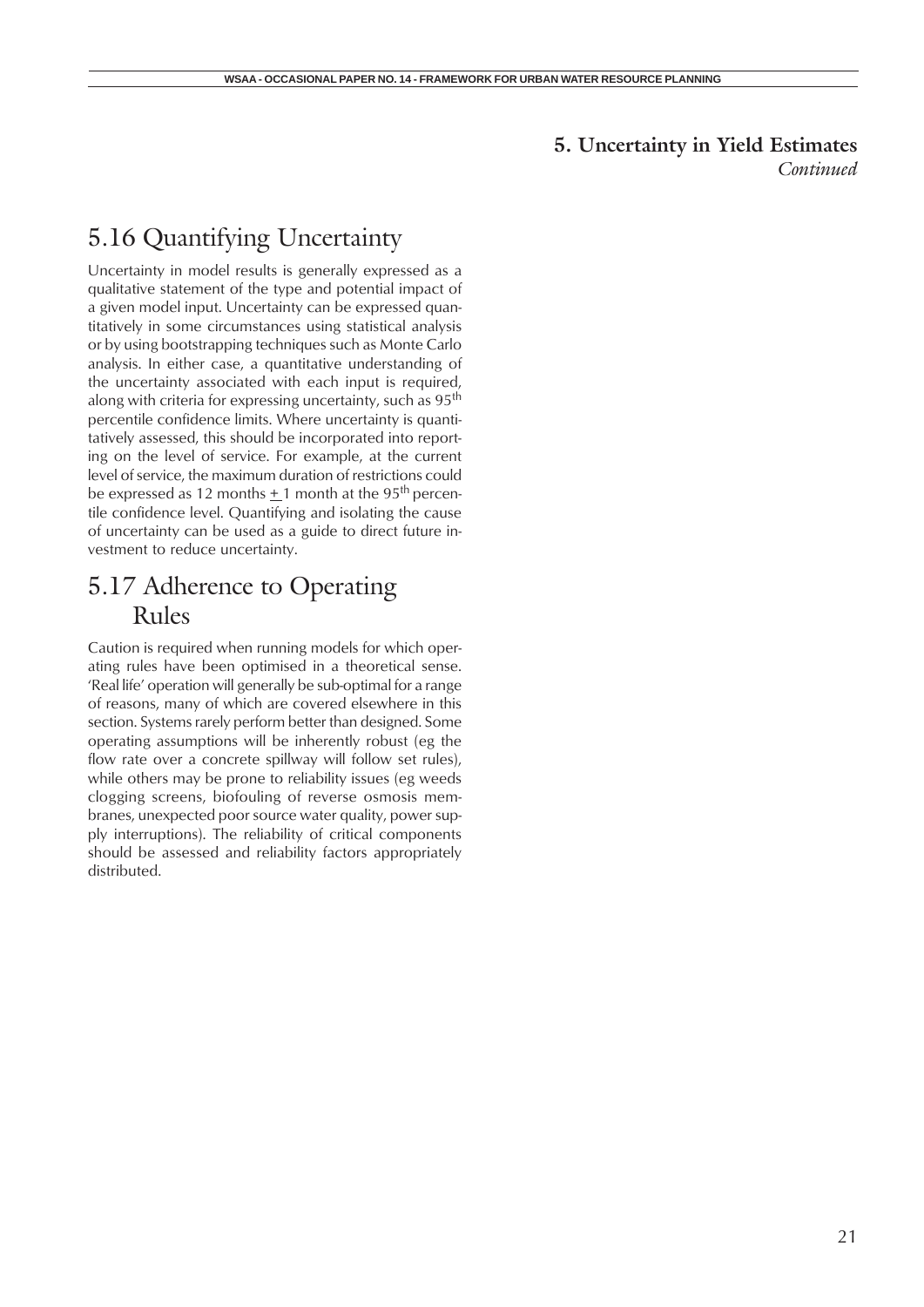# <span id="page-21-0"></span>6. Risk Management of Uncertainty

There are myriad potential uncertainties that can affect long-term water supply planning, as discussed in the previous section of this document. Dealing with these uncertainties in a meaningful way can be difficult and water authorities in the past have tended to either dismiss risk altogether or undertake extensive scenario modelling exercises that can generate more information than value. Risk management has already been incorporated into high risk areas of water supply operation such as asset management and dam safety and provide useful conceptual models for long-term planning.

Approaches to risk management range from a qualitative understanding of potential risks, to a sensitivity analysis through to a full quantitative assessment of risk such as a Monte Carlo analysis, which assigns a probability of occurrence to all potential scenarios to produce a probability distribution of potential outcomes. The most appropriate approach will depend upon the degree to which these risks can be quantified and the perceived risk associated with not quantifying uncertainties.

For long-term water resources planning, risks can be readily managed by regular review of the long-term plan and by setting contingency measures. Contingency measures include investigating actions prior to their implementation being required so that they are ready to implement if conditions change rapidly. Most risks associated with longterm water resources planning occur slowly, ie over several years or decades, so that the long-term plan can be adapted as those conditions actually change. A review frequency for long-term plans of around 5 years, which includes a review of likely future conditions based on historical information gathered since the last update, is considered suitable to manage most long-term water supply planning risks.

The prioritisation of future demand reduction and supply enhancement options can change under some future scenarios according to the likelihood of those scenarios occurring. If, for example, the worst case climate change scenario were to occur, then the incremental yield associated with additional surface water resources may decrease dramatically, which may significantly affect their viability. Under these changed circumstances in this example, water recycling options may gain a higher priority than would otherwise be the case.

A diversity of supply enhancement and demand reduction options may in itself serve to reduce risk relative to relying on a single option. In the context of homeland security issues, diversity of supply sources may reduce the vulnerability of supply, however there have been no recent instances of this occurring in Australia.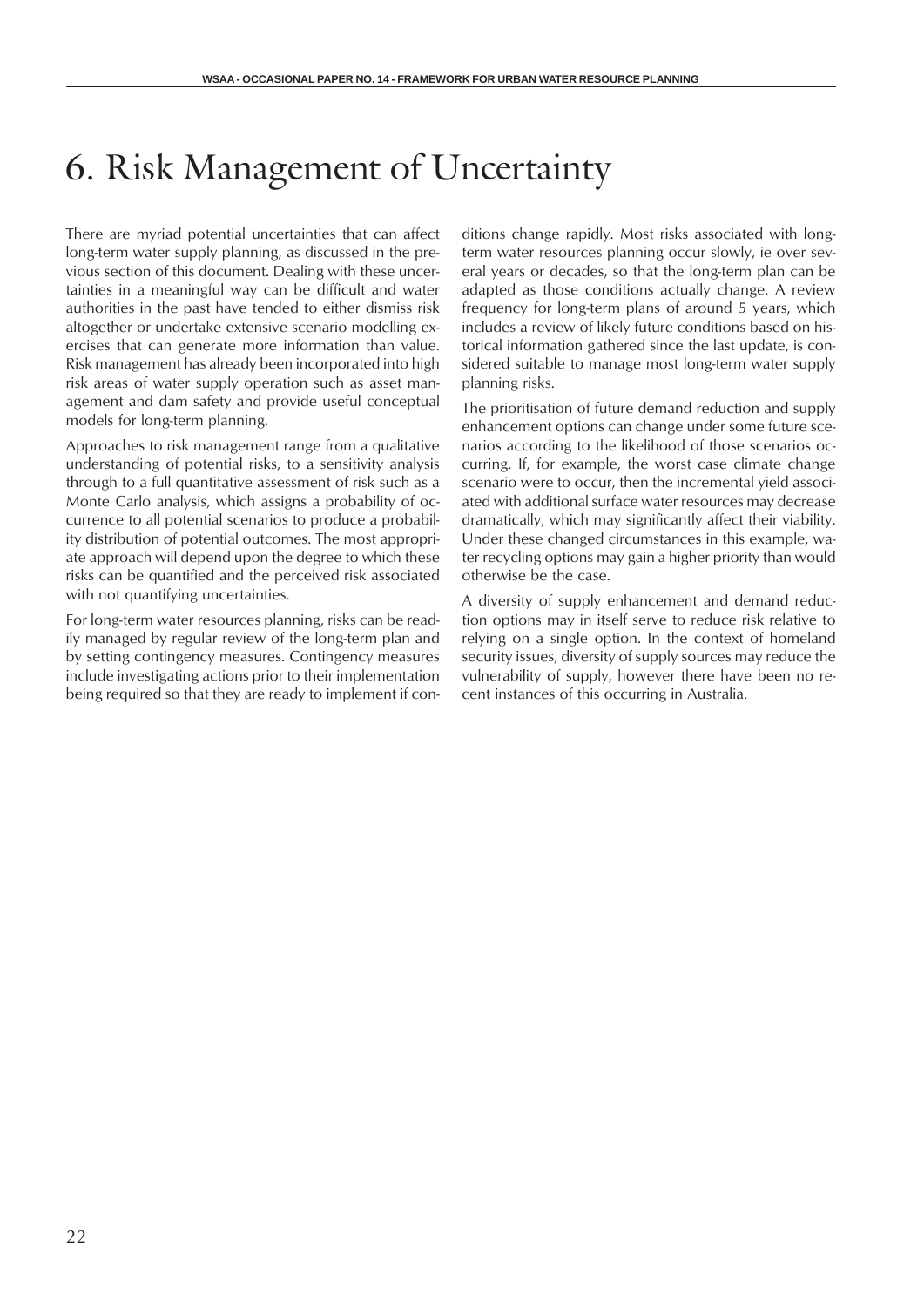# 7. Terminology

#### 7.1 Recommended terms

The following glossary of terms is put forward to encourage the use of a common language for communicating water supply planning and management activities and outcomes. These definitions are partly adapted from McMahon and Mein (1986), Rhodes (1993) and DSE (2004).

**Buffer storage** – See contingency storage.

- **Carryover storage** The volume of water stored at the end of one year that is carried over to the next.
- **Contingency storage** The volume of water reserved in a storage to take account of unprecedented climatic fluctuations and growth in demand. This storage provides a "buffer" or contingency if actual drought conditions are more severe than design drought conditions. The size of the contingency storage depends on the consequence of a community running out of water and the additional cost associated with reserving this volume.
- **Drought** A period of abnormally dry weather, expressed by the Bureau of Meteorology as a serious or severe rainfall deficiency for a period of three months or more. A serious rainfall deficiency is where rainfall lies above the lowest 5% of recorded rainfall but below the lowest 10% of recorded rainfall for the period in question. A severe rainfall deficiency is where rainfall lies below the lowest 5% of recorded rainfall for the period in question. Drought declaration is the responsibility of State Governments, which must consider other factors apart from rainfall, most notably the impact of the rainfall deficiency on the community. (Adapted from Bureau of Meteorology, 2004).
- **Estimated data**  Synthetic data produced using available information to replicate historic data sequences. Includes data produced by regression analysis, rainfallrunoff models, transposition, extrapolation and other infilling.
- **Full supply level -** This is the level at which the reservoir starts to spill and corresponds to the level of the spillway. For a gated spillway, this level will depend upon the operation of the spillway, but the full supply level would most likely be the top of the gate. Water can be temporarily surcharged above the full supply level in flood events, but will return to the full supply level after the flood event has passed.
- **Full supply volume**  This is the volume that corresponds to the full supply level.

**Groundwater yield** – See yield.

- **Headworks** Dams, weirs and associated works used for the harvest and supply of water.
- **Infilled data**  Short estimated sequences of data to replace missing recorded data.
- **Level of service** The frequency, duration and severity of water restrictions that would be experienced by the community on average over the long-term. Level of service should be measured in a manner consistent with the level of service objective.
- **Level of service objective**  The desirable maximum frequency, duration and severity of water restrictions expected by the community. The frequency of restrictions should be expressed as an average recurrence interval (eg Stage 1 restrictions not more frequent than 1 in 10 years). The duration of restrictions should be expressed as a maximum number of consecutive months at a particular stage or stages of restriction (eg Stage 4 restrictions not to last longer than 6 months). The severity (or stage) of water restrictions is expressed in the above two measures for different stages of restrictions.
- **Minimum operating level** This is the level below which water cannot be used to supply customers, either because there is insufficient hydraulic gradient or because of poor water quality. Water below the minimum operating level can sometimes be accessed as part of a drought response action using temporary supply measures, such as installing a floating inlet pump on a gravity outlet supply. Storages should not drop below the minimum operating level unless it is part of an emergency procedure.
- **Minimum supply requirement** The minimum supply rate that would be met in a worst case scenario following the imposition of the maximum possible socially acceptable restriction regime.
- **Minimum operating volume** This is the storage volume corresponding to the minimum operating level.
- **Reliability of supply**  The term used to indicate the proportion of time that a supply system is able to meet demand. Reliability is often expressed as the probability that restrictions of any given severity will not be imposed in a given year or month. Reliability is almost never equal to 100%. When presenting results to the community, reliability should be presented in a language consistent with level of service objectives and in a manner that the community can understand (eg as an average recurrence interval of restrictions; see SKM (2003) for further discussion).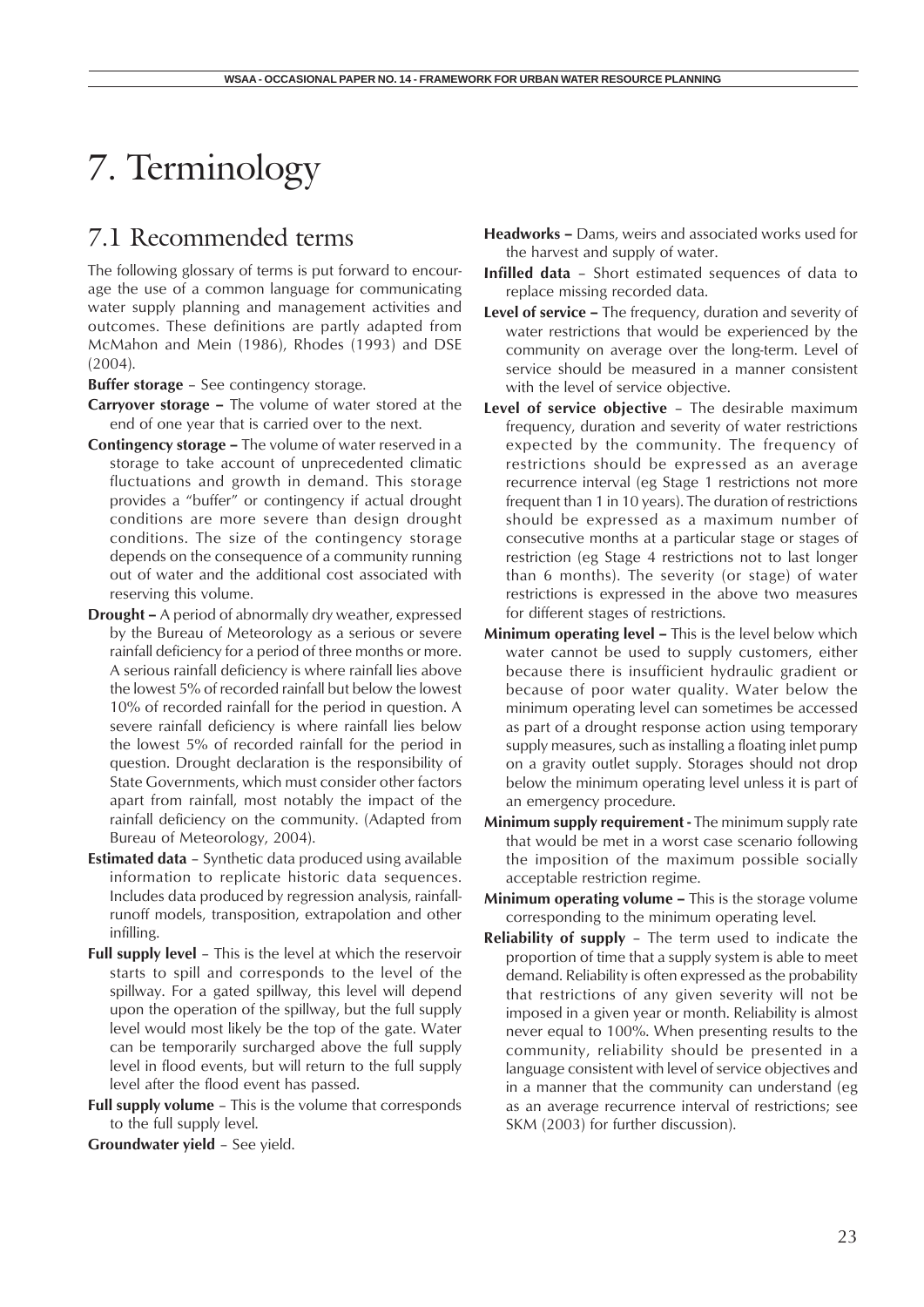#### <span id="page-23-0"></span>**7. Terminology**

*Continued*

- **Replicate** a stochastically generated length of record with the same statistical characteristics as a base data set. See "stochastic data" for further information.
- **Restriction rule curves** a set of curves that define when to impose each stage of water restriction for a given month of the year. These curves are generally expressed as a volume of total system storage, but in systems with minimal storage, can also be based on streamflow.
- **Risk**  the chance of injury or loss. In relation to water supply, the risk of injury or loss relates to the possibility of consumers not being provided with a supply of the required quality and quantity at the time the water is required.
- **Stochastic data** Stochastically generated time series data that has the statistical characteristics as the historical record for the data in question. The main advantage is to allow the examination of the effect of alternative sequences of flow on their design parameters.
- **Yield**  The average annual volume that can be supplied by a water supply system subject to an adopted set of operational rules and a typical demand pattern without violating a given level of service standard. It is implied that this yield can be sustainably harvested. Yield is always associated with a probability of occurrence, as defined by the level of service objective.

#### 7.2 Terms not recommended

The following terms are considered to be outdated or misleading and are not recommended for further use in long-term water supply planning:

- **Dead storage** This term should be replaced with the terms minimum operating volume and minimum operating level.
- **Drought proofing** The adoption of supply enhancement measures to reduce the risk of a supply shortfall to a negligible risk has been referred to as "drought proofing" a water supply system. This effectively makes it immune to drought based on historical records. Recent experience during the post 1997/98 extended drought in south-east Australia illustrated that droughts can always be worse than those on the historical record and that systems considered as being "drought proof" can run short of water. In order to recognise the probabilistic nature of water supply planning, the term "drought proofing" should be avoided.
- **Safe yield, firm yield, developed yield, theoretical yield, divertable yield, catchment yield** – These terms have been superseded and should no longer be used in preference for the overarching term "yield". Yield is based on risk analysis and is never entirely "safe". The term safe yield is therefore misleading and should not

be used. The term catchment yield is simply the streamflow and should be referred to as such. The term system yield is in common currency and is a suitable alternative to simply using yield when referring to the yield of a water supply system.

- **Security of supply**  The term security of supply has historically been interchangeable with reliability of supply. It is recommended that the term reliability of supply should be used in preference to security of supply in order to avoid confusion in the community with homeland security issues.
- **Sustainable yield**  Sustainable yield was a definition of yield required during the transition towards incorporating environmental flow requirements into the yield analysis. Given that all yield analyses should incorporate environmental water requirements, the term sustainable to describe the yield is a tautology. This is in line with community expectations of current best practice for water resources management. Environmental sustainability should be determined with reference to ecological values and threats to those values, including water requirements for maintaining healthy and diverse riverine, floodplain, wetland, estuarine and coastal environments. Particular issues include maintenance of a flow regime that mimics natural conditions, releases that prevent thermal pollution from fixed reservoir outlets, sufficient flow volumes to maintain downstream water quality and the maintenance of groundwater dependent ecosystems.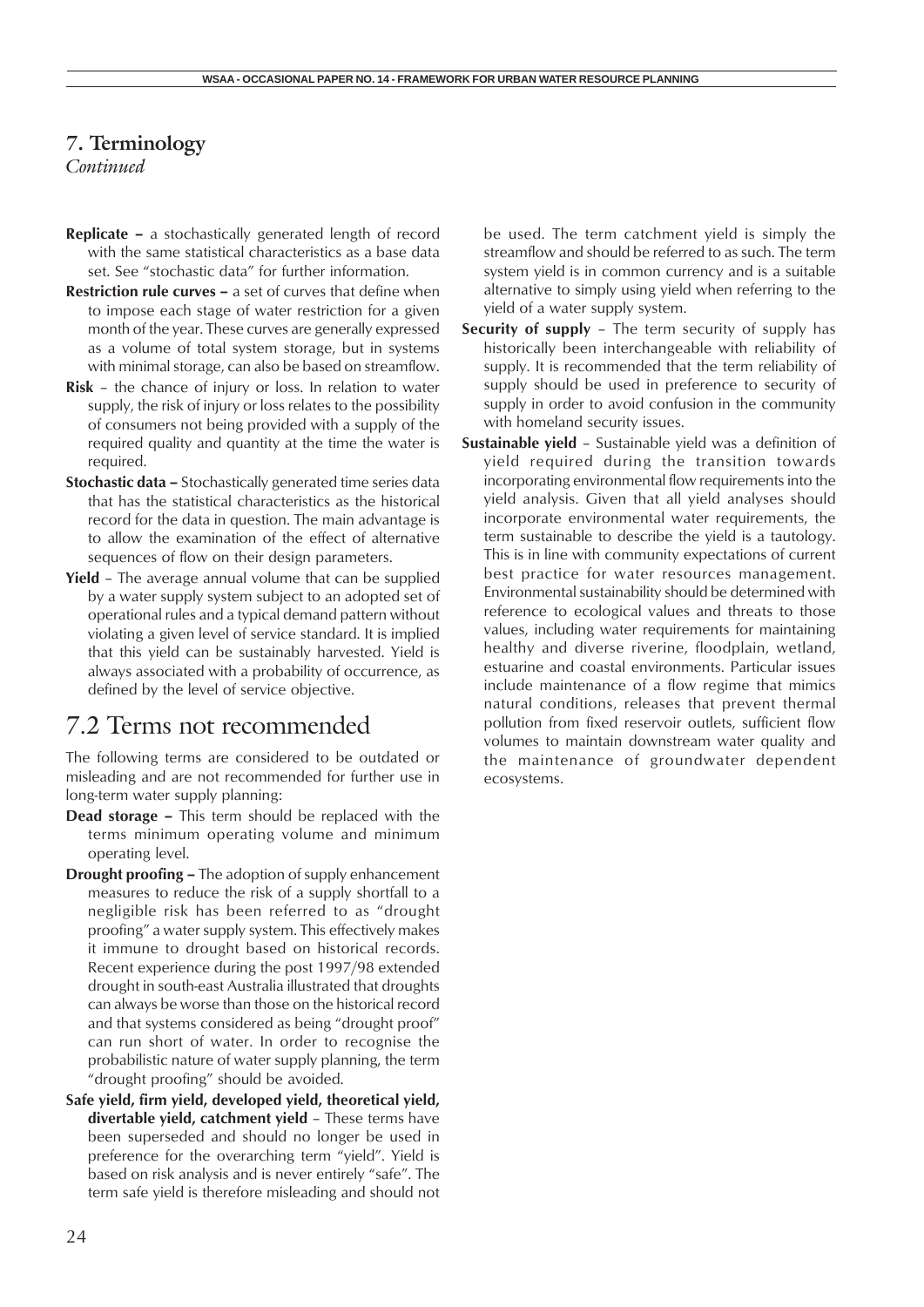# <span id="page-24-0"></span>8. Conclusions

This document provides a framework for urban water resource planning that is designed to assist water utilities to engage the community in water resource planning. The key elements of the framework are:

- An appreciation of the inherent trade-offs between the social, economic and environmental costs of supplying water versus not supplying water.
- An understanding of the importance of community input in setting level of service objectives and the need to express the level of service in terms that are easily interpreted by the community.
- A guide to the technical factors to consider when determining the current level of service or when undertaking a yield analysis.
- A discussion of the uncertainties inherent in a yield analysis.
- A preferred glossary of commonly used terms in water supply planning and recommendations to cease using confusing or misleading terms.
- A pro-forma for defining the current level of service and level of service objectives, which is an illustrative example of the type of information that can be used to engage the community.

This framework will help water utilities to communicate with stakeholders and the community in general and to reassure them that their water supplies are being managed to their expectations. This framework may evolve over time as new issues arise in the industry, as guided by each utility's experience in working with the community on these issues.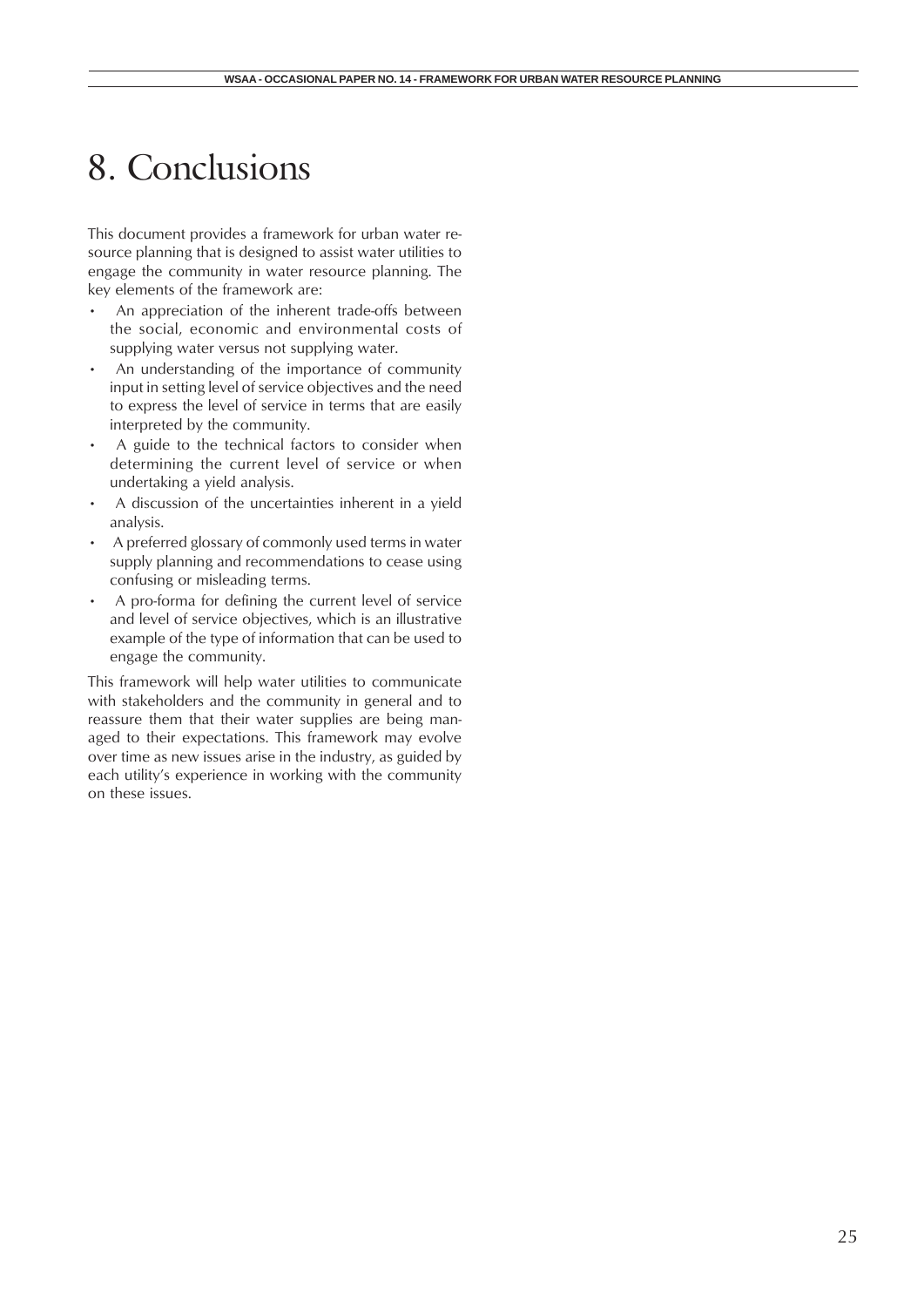# <span id="page-25-0"></span>9. References

Bureau of Meteorology (2004) "Climate Glossary" in http://www.bom.gov.au/climate/glossary/ drought.shtml

- CSIRO (2001) CSIRO Atmospheric Research, 14/8/01. *Artificial scenarios for sensitivity analysis of climate change on environmental flows*.
- Department of Sustainability and Environment (2004) *Securing our Water Future Together*. Victorian Government White Paper.
- Grayson, R.B., Argent, R.M., Nathan, R.J., McMahon, T.A. and Mein, R.G. (1996) *Hydrological Recipes. Estimation Techniques in Australian Hydrology*. Co-operative Research Centre for Catchment Hydrology.
- Kulik, V. (1990) *Bushfire hydrology: runoff as an indicator of critical fire danger* in International Journal of Water Resources Development 1990-03, 6(1) pp. 44-54
- McMahon, T.A. and Mein, R.G. (1986) *River and Reservoir Yield*.
- McMahon, T.A. and Adeloye, A.J. (2004) *Water Resources Yield*.
- Nandakumar N and Mein RG (1993) *Analysis of Paired Catchment Data for Some of the Hydrologic Effects of Land-use Change* in Hydrology and Water Resources Symposium, Newcastle 1993, pre-prints of papers.
- Neal B, Nathan RJ, Schreider S and Jakeman AJ (2002) *Identifying the Separate Impact of Farm Dams and Land Use Changes on Catchment Yield* in Australian Journal of Water Resources, Volume 5 No. 2, pp. 165-172.
- Rhodes, B.G. (1993) *Risk in water supply headworks planning and management. Background Report*. Department of Conservation and Natural Resources, Victoria.
- Samra, S. (1989) *Survey of security of supply for country towns in Australia* in Proceedings of the National Workshop on Planning and Management of Water Resource Systems: Risk and Reliability, G.C.Dandy and A.R. Simpson (editors), AWRC Conference Series No. 17, 1989.
- Sinclair Knight Merz (1997) *Drought management plan : a case study for the Maryborough water supply system*. Department of Natural Resources and Environment, Victoria.
- Sinclair Knight Merz (2003) Review of the performance criteria in Sydney Catchment Authority's operating licence. Independent pricing and regulatory tribunal.
- Wang, Q.J., Nathan, R.J., Moran R.J. and James, B. (1999) *Impact of Climate Change on the Security of Water Supply of the Campaspe System* in Water 99 Joint Congress, Brisbane, Australia, Institution of Engineers pp. 135-146.
- Ward, J. et.al. *Conclusions and recommendations* in Proceedings of the National Workshop on Planning and Management of Water Resource Systems: Risk and Reliability, G.C.Dandy and A.R. Simpson (editors), AWRC Conference Series No. 17, 1989.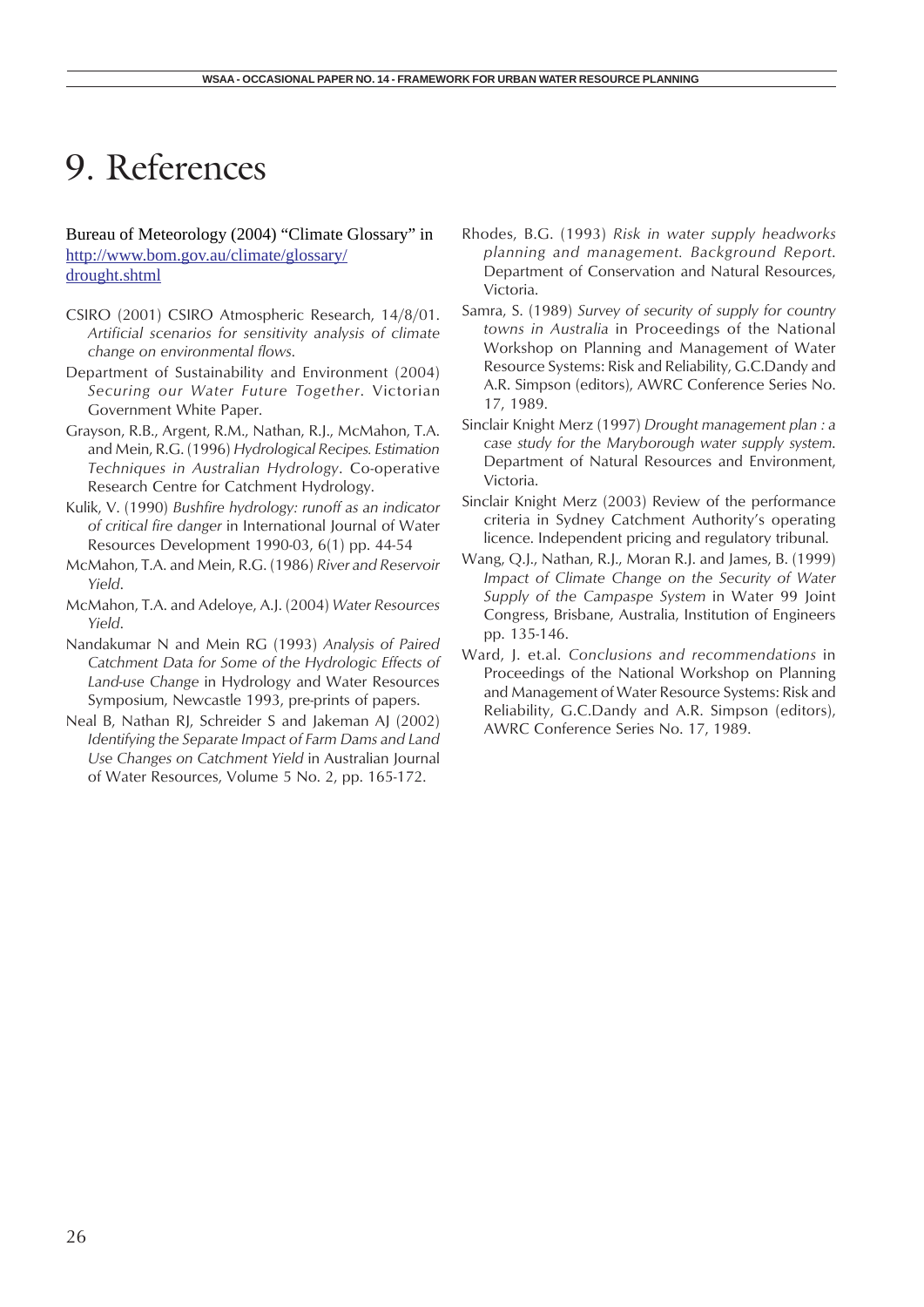# <span id="page-26-0"></span>Appendix A Pro-forma for Defining Level of Service

This pro-forma provides guidance on communicating the current level of service to the community and for setting a desirable level of service.

## Defining Level of Service **Objectives**

Managing water resources is a complicated and challenging task. Australia has an extremely variable climate and this adds to the complexity as we are never sure what extreme climate condition or drought might lie ahead. It is often stated that drought in Australia is an abnormality whereas in actual fact drought is a very real part of the Australian hydrology. Planning to manage water resources into the future involves making decisions on how much water to store and when to make a start on resource augmentation. It is also important to understand the consequence of not being able to fully meet demand, or even worse, running out of water.

Water restrictions are used in the water industry to make scarce resources last through climate extremes. Contrary to many people's understanding, restrictions are supposed to happen periodically as they help manage a scarce resource through a drought and defer unnecessary community expenditure on over sized infrastructure that would rarely be drawn upon. Restrictions are perceived differently by the varying communities around Australia. In some areas where they are frequent (and in some cases even permanent) they are accepted as a way of life. In other areas where restrictions are less frequent, they can be perceived as undesirable and cause community concern.

The level of service provided by a water supply system is defined by the frequency, severity and duration of restrictions experienced by the community on average over the long-term. The level of service objective is the desirable maximum frequency, duration and severity of water restrictions expected by the community. A level of service objective is used by water managers to help understand when a water supply system can no longer supply demand in line with community expectation. There is no formula or prescriptive solution to setting a level of service objective. It simply comes down to trading off between what a community is prepared to accept in terms of the

frequency, severity and duration of restrictions and what they are prepared to pay to avoid them. Once a level of service objective is adopted by a community, water managers can then monitor system performance to ascertain when the next augmentation is due. In other words when the frequency, severity and duration of restrictions is likely to exceed the standard set as acceptable to the community, it is time to undertake the next steps to shore up the supply or undertake conservation measures.

The impact of restrictions on the community can be assessed in three areas *viz:*

- financial loss or a direct cost to a consumer due to drought (eg garden replanting etc);
- personal inconvenience only being allowed to water by hand or with buckets at prescribed times; and
- community amenities damage to parks, public gardens and sporting grounds due to lack of water.

The acceptance of a level of service objective depends on how communities perceive these losses. The frequency, severity and duration of restrictions is an important issue in setting a level of service objective. For instance, is a community likely to be more accepting of more frequent less, severe restrictions rather than less frequent, more severe restrictions? Other communities (such as Canberra for example) are less likely to accept stage 3 (of 5) restrictions at all. Most communities will accept short term restrictions in some form (as long as they are not too frequent), but prolonged restrictions (over several years) can have a negative impact on the community perception of water utilities.

Once a level of service objective is set, it does not necessarily hold for all time. Community attitudes will change, particularly as there is ever increasing awareness of the need to conserve water. New augmentation schemes will often require additional extraction from already stressed streams and groundwater aquifers. Communities may tend towards greater conservation measures and increased tolerance of restrictions if these actions can be deferred. It is therefore imperative that water utilities, together with the community, should regularly review level of service objectives. In this way, the right decisions on augmentation timing can be made.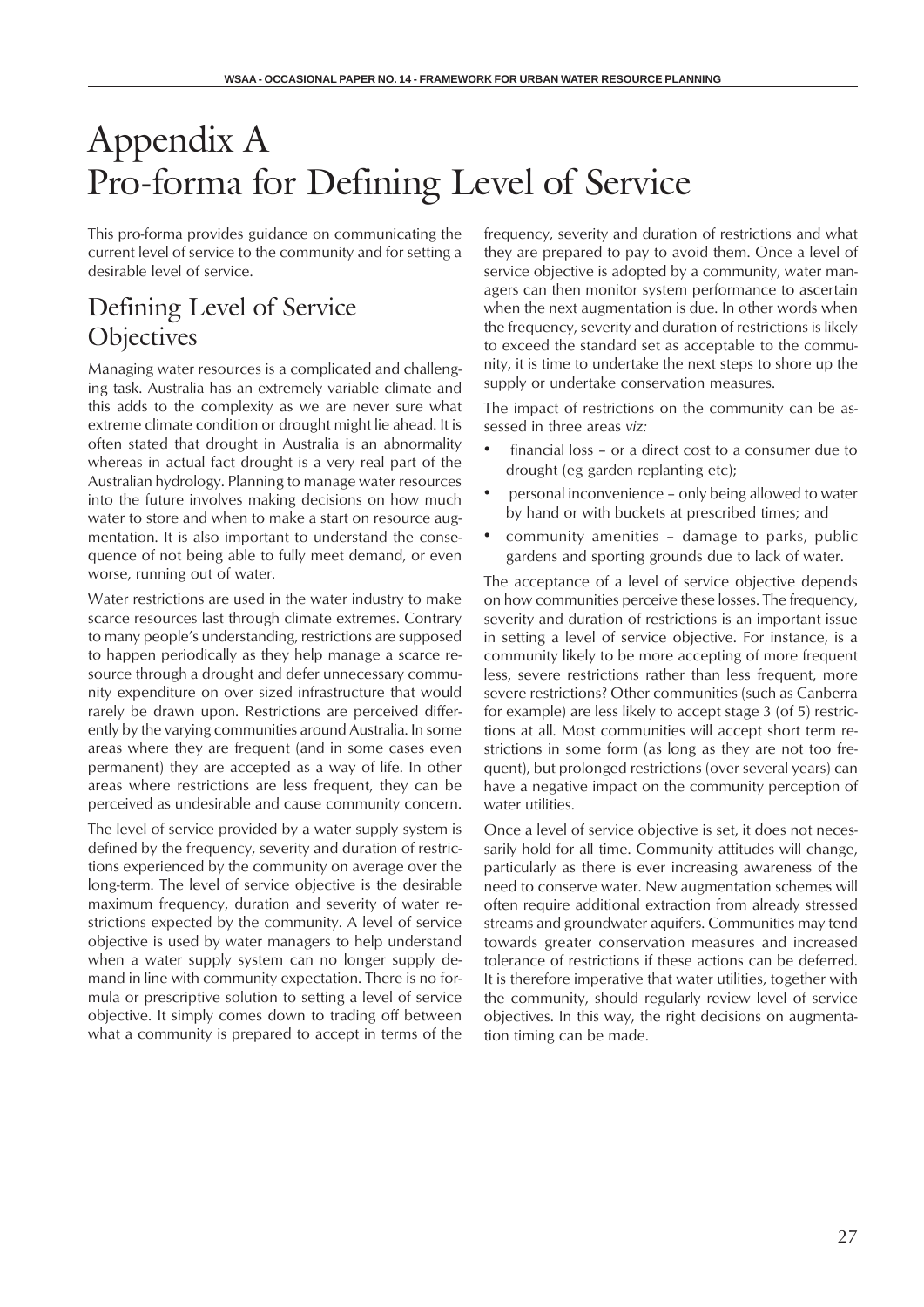#### **Figure 1 – Overall process for water supply planning**

| 1. Determine current level of service using an ap-<br>propriate water resources model. This model should<br>be representative of current climate conditions and<br>take into account climatic variability. The model<br>should run at the current level of demand. The aver-<br>age price to consumers associated with this level of<br>service should be determined. | 2. Identify consequences of restrictions and short-<br>falls. Qualitative and quantitative consequences<br>of restrictions and shortfalls should be docu-<br>mented. This includes the consequences of run-<br>ning out of water. |
|-----------------------------------------------------------------------------------------------------------------------------------------------------------------------------------------------------------------------------------------------------------------------------------------------------------------------------------------------------------------------|-----------------------------------------------------------------------------------------------------------------------------------------------------------------------------------------------------------------------------------|
|                                                                                                                                                                                                                                                                                                                                                                       |                                                                                                                                                                                                                                   |
| 3. Determine desirable level of service objectives. Once a utility and its customers understand the current<br>level of service and the consequences of adopting a particular level of service objective, the desired level of<br>service objectives can be set.                                                                                                      |                                                                                                                                                                                                                                   |
|                                                                                                                                                                                                                                                                                                                                                                       |                                                                                                                                                                                                                                   |
| 4. Determine time to augmentation until the level of service objective is reached,<br>based on assumed growth in demand and future climatic conditions. Determine the<br>yield at this level of service. If level of service objectives are currently not met, then<br>immediate action is required.                                                                  |                                                                                                                                                                                                                                   |
|                                                                                                                                                                                                                                                                                                                                                                       |                                                                                                                                                                                                                                   |
| 5. Undertake sensitivity analyses to determine likely range oftime to augmenta-<br>tion. These include sensitivities to water conservation, climate change, population<br>growth, etc.                                                                                                                                                                                |                                                                                                                                                                                                                                   |
|                                                                                                                                                                                                                                                                                                                                                                       |                                                                                                                                                                                                                                   |
| 6. Investigate augmentation options and apply triple bottomline assessment to<br>determine best option(s). These include demand reduction and supply enhance-<br>ment options.                                                                                                                                                                                        |                                                                                                                                                                                                                                   |
|                                                                                                                                                                                                                                                                                                                                                                       |                                                                                                                                                                                                                                   |
| 7. Discuss the willingness to pay for this augmentation with the community or<br>accept a lower level of service.                                                                                                                                                                                                                                                     |                                                                                                                                                                                                                                   |
|                                                                                                                                                                                                                                                                                                                                                                       |                                                                                                                                                                                                                                   |
| 8. Agree on a long-term planning strategy with clear augmentation options to main-                                                                                                                                                                                                                                                                                    |                                                                                                                                                                                                                                   |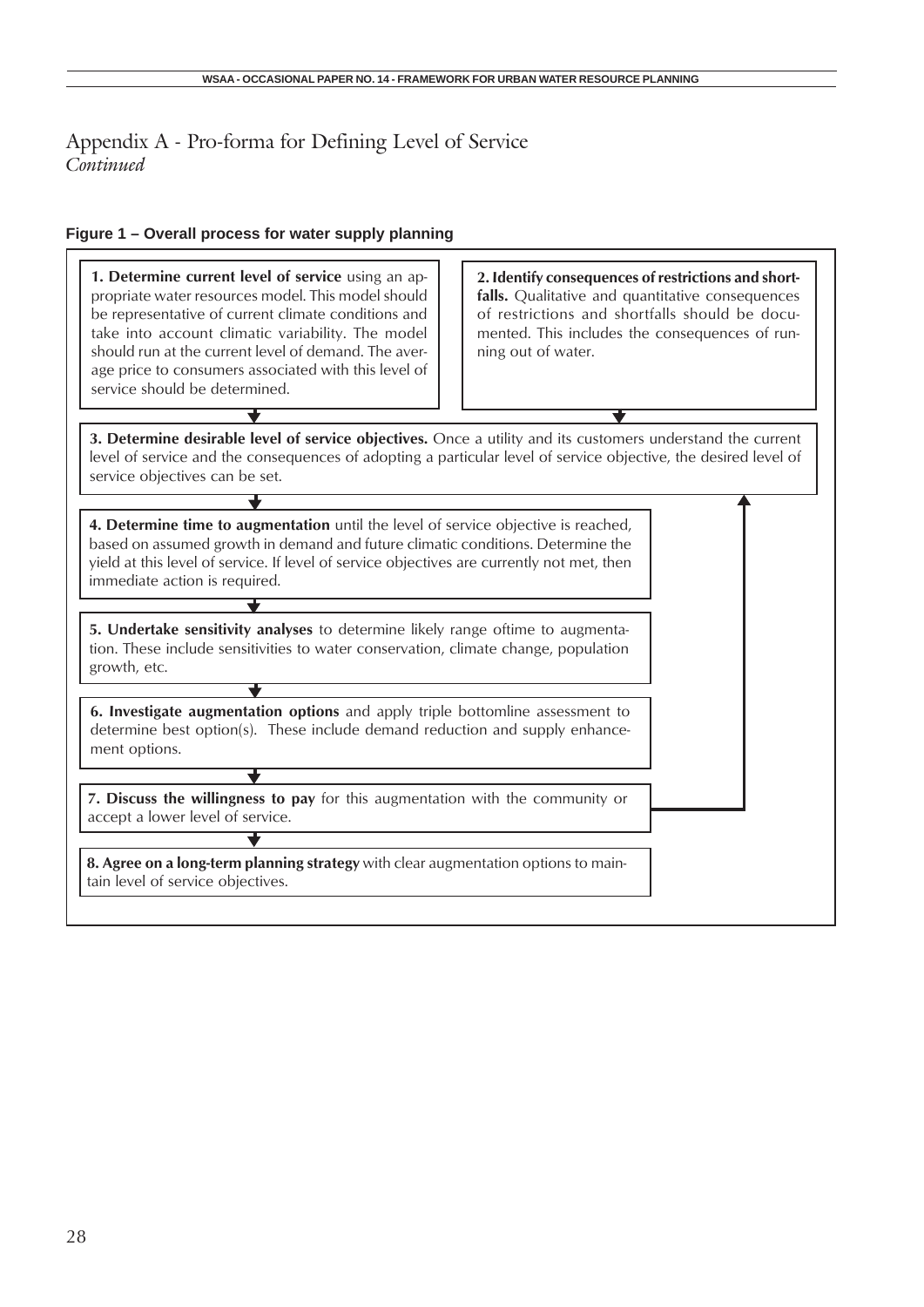# Key elements of each stage of restriction

An understanding of the consequences of each stage of restriction is required for the community to make decisions about the desirability of avoiding those restrictions. Table 1 shows a summary of each stage of restriction. For specific details, refer to the water restriction by-law. Exemptions are granted in some cases.

| <b>Activity</b>                                     | <b>Stage 1</b>     | <b>Stage 2</b> | <b>Stage 3</b>       | <b>Stage 4</b>  |
|-----------------------------------------------------|--------------------|----------------|----------------------|-----------------|
| Private lawn watering                               | $\overline{\odot}$ | $\circ$        | $\infty$             | $\circ$         |
| Private garden watering                             | $\odot$            | O <sub>1</sub> | $\odot$              | $\circledcirc$  |
| Municipal lawn watering                             | $\overline{\odot}$ | $\odot$        | $\infty$             | $\circ$         |
| Municipal garden watering                           | $\odot$            | $\odot$        | $\bigcirc$           | $\odot$         |
| Filling of new lakes or ponds                       | $\infty$           | $\circ$        | $\infty$             | $\circ$         |
| Topping up of existing lakes or ponds               | 87                 | لأرأكم         | ξħ                   | $\circ$         |
| Operation of fountains                              | واللج              | $\circ$        | $\infty$             | $\circ$         |
| Filling of new pools or spas (>500 litres)          | $\circ$            | $\circ$        | $\infty$             | $\circ$         |
| Topping up of existing pools or spas                | لأملج              | والعج          | $\mathcal{E}^n$      | $\mathcal{E}^n$ |
| Filling or topping up wading pools $(<500$ litres)  |                    |                | $\infty$             | $\circ$         |
| Use of water toys                                   | لأربكه             | $\circ$        | $\infty$             | $\circ$         |
| Filling or topping up farm dams (excludes stock and | $\infty$           | $\circ$        | $\circ$              | $\circ$         |
| domestic water supply or water for fire fighting)   |                    |                |                      |                 |
| Sports ground watering                              | @em                | $\odot$ en     | $\infty$             | O               |
| Watering plants in plant nurseries                  | $\odot$ en         | $\bigcirc$     | $\bigcirc$           | O               |
| Filling mobile water tankers                        | والعج              | දිෆි           | $\mathcal{E}^n$      | ლ               |
| Commercial vehicle washing                          | لأربكه             | දිෆි           | لأرباكم              | දිෆි            |
| Private vehicle washing                             |                    |                |                      |                 |
| Cleaning food transport vehicles                    | ξŋ                 | 89             | لأرأكم               | $\mathcal{E}^n$ |
| Washing paved areas                                 | $\infty$           | $\circ$        | $\infty$             | $\circ$         |
| Washing windows, building facades and rooves        | لأملج              | والعج          | $\mathcal{E}^n$      | శ్ర్            |
| Use of water for construction purposes              | لأراكح             | لأراكح         | $\mathcal{E}^{\eta}$ | $\mathcal{E}^n$ |
| Cooling of poultry sheds                            | $\odot$ en         | $\odot$ en     | $\odot$ en           | $\bigcirc$      |

**Table 1 – Activities affected in each stage of restriction (example only)**

 $\hat{y}$  = restriction on time of day of activity

 $\binom{8^n}{7}$  = restriction on the manner in which the activity is carried out

 $\mathbf{Q}$  = activity not permitted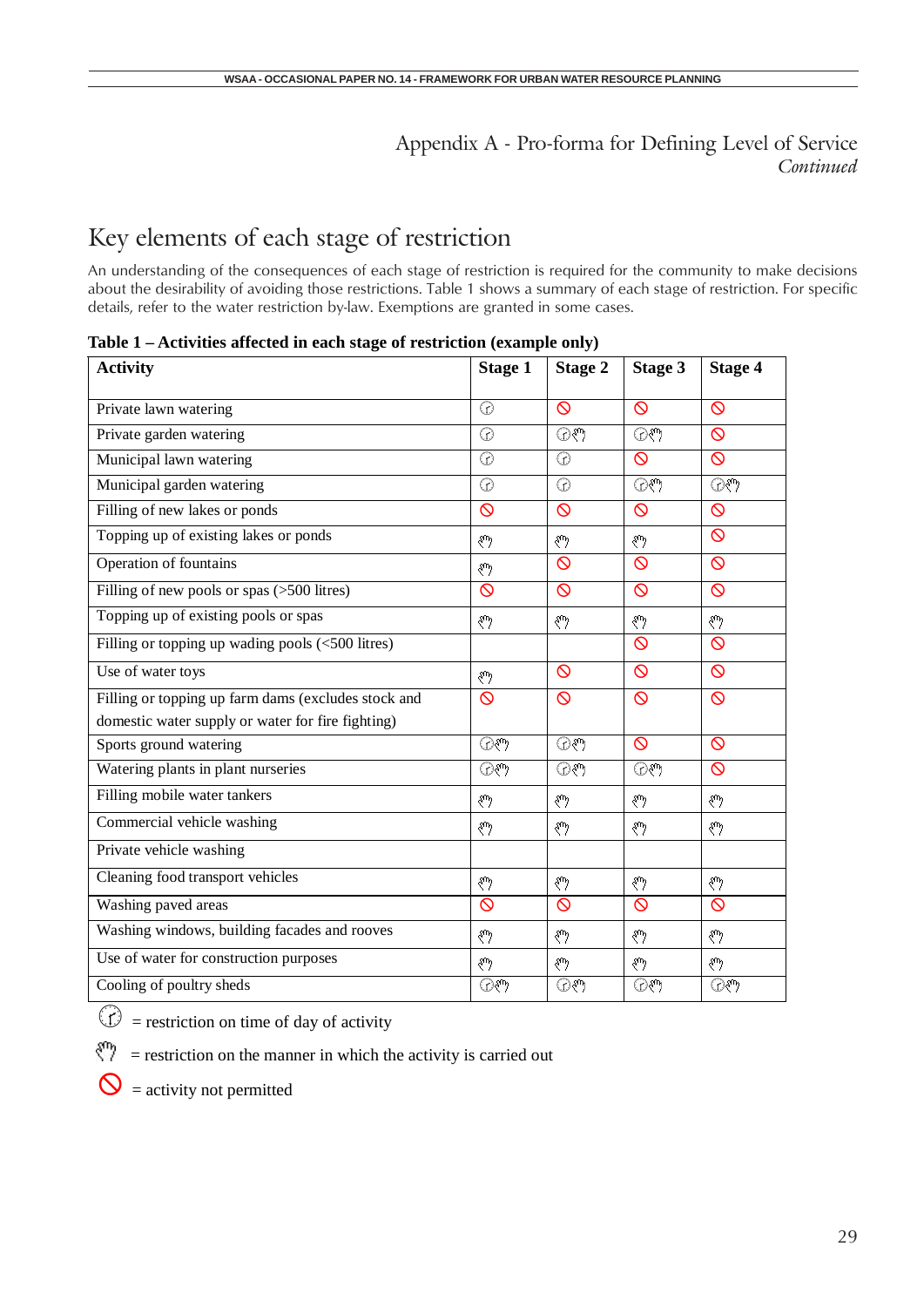#### **Current level of service**

The current level of service is specified in terms of the frequency, duration and severity of restrictions. The current level of service should always be specified before presenting any future possible levels of service in order to provide a reference point for comparison.

- **• Scenario name:** *Current level of service*
- **• Annual frequency of restrictions See Table 2**
- **• Maximum duration of any restrictions** (no. of months): *eg 8 months*
- **• Maximum duration of severe restrictions** (no. of months at a particular stage(s) of restriction during the worst drought event): *eg. 1 month at Stage 3 and 1 month at Stage 4.*
- **• Most severe stage of restriction reached**: *eg. Stage 4*
- **• Current average price of water** (\$/kL): *eg \$1.00/kL*

#### **Assumptions**

- **• Level of demand** (year of development): *eg Year 2004 demands*
- **• Current average annual demand for water** (volume/ yr): *eg 580 GL/yr*
- **• Period of assessment:** *(eg 30 years of historic data or 1000 years of stochastically generated data)*
- **• Environmental flow conditions:** *(eg reference scenario from environmental flow report)*

#### **Current time to augmentation**

The time to augmentation is the time available from the present time until level of service objectives are no longer met with the assumed water supply infrastructure. Estimating the time to augmentation requires assumptions to be made about future growth and climate conditions. This provides a reference point against which to assess other water supply augmentation options, including changes to the desirable level of service.

- **• Assumed climatic conditions:** *eg current climate or 2030 average case climate change*
- **• Assumed change in per capita demand per year** (% change in current average annual per capita demand per year): *eg. same as current or 0.3% reduction per year*
- **• Assumed population growth** (% of current population per year): *eg 1.5% per year*
- **• Assumed average annual change in demand** (% of current demand per year): *eg 5% growth in demand per year. This measure should incorporate changes in dwelling type and household formation.*
- **• Average annual volume supplied when level of service is no longer met** (volume/yr): *eg 680 GL/yr*
- **• Number of years until level of service is no longer met by the existing water supply system** (no. of years): *eg. 10 years or level of service not currently met*
- **• Assumed environmental flow conditions:** *(eg reference scenario from environmental flow report)*
- **• Assumed changes to restriction triggers over time:** (*eg. lift stage 1,2, 3 and 4 restrictions by 2% per 5 years)*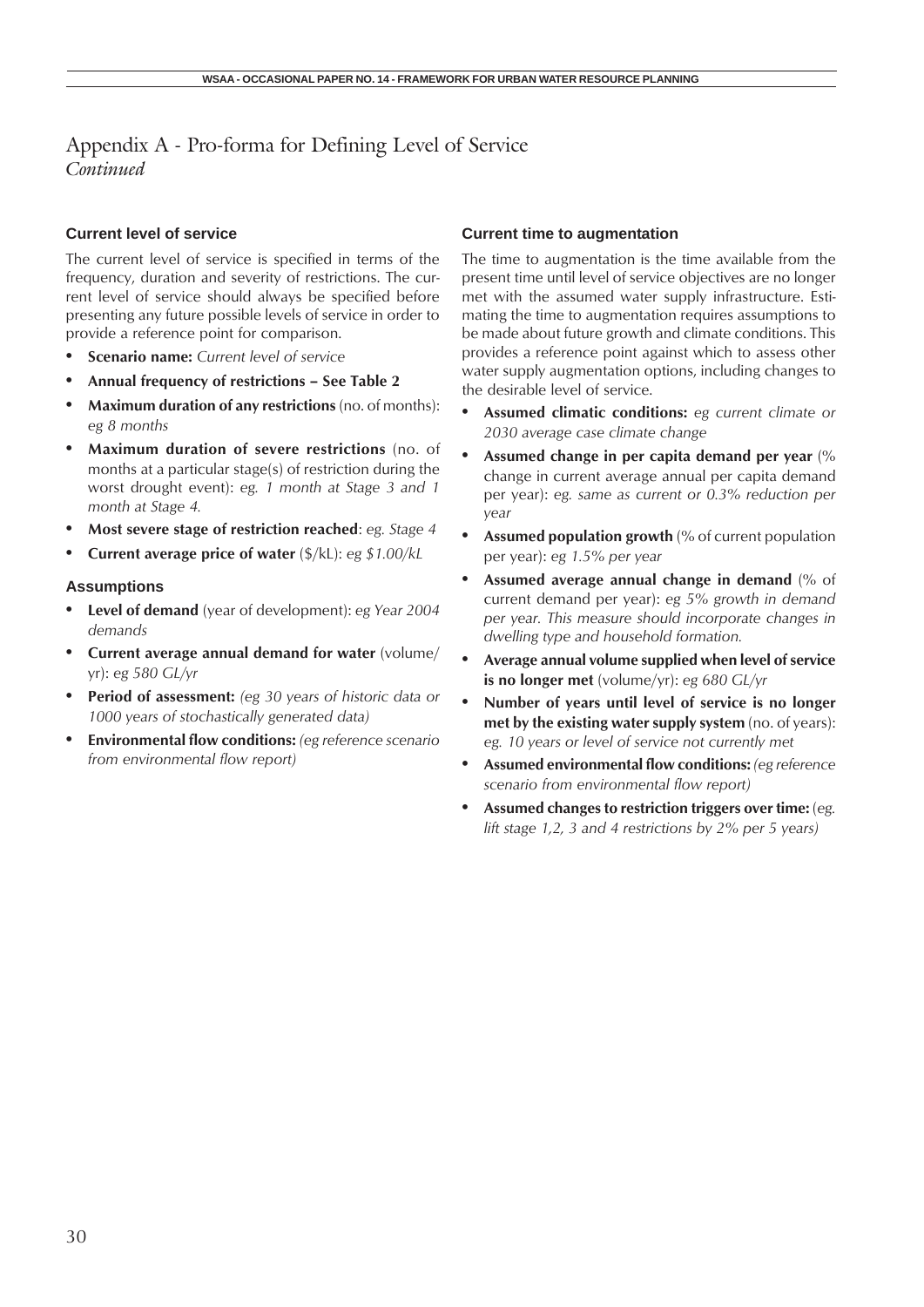#### **Possible future levels of service**

The level of service in the future may change because of changes to water supply operation, water supply infrastructure, changes in demand for water, changes in climate conditions or land use changes such as logging or bushfires that affect the amount of water available for use. The average price of water may increase if more water supply infrastructure is required, which in turn will influence the level of service objectives. The future level of service should be specified in the same terms as the current level of service to enable comparison against current conditions.

- **• Scenario name:** *eg Adoption of new environmental flow recommendations*
- **• Annual frequency of restrictions**

#### **Table 2: Annual Frequency of Restrictions**

| Stage of    | <b>Annual frequency</b><br>(no. of years per 100 years) |                         |  |
|-------------|---------------------------------------------------------|-------------------------|--|
| restriction | <b>Current Level</b>                                    | <b>Possible Future</b>  |  |
|             | of Service                                              | <b>Level of Service</b> |  |
| One         | 10                                                      | 20                      |  |
| Two         |                                                         | 12                      |  |
| Three       | 4                                                       |                         |  |
| Four        |                                                         |                         |  |

- **• Maximum duration of any restrictions** (no. of months): *eg 10 months*
- **• Maximum duration of severe restrictions** (no. of months at a particular stage(s) of restriction during the worst drought event): *eg. 1 month at Stage 3 and 1 month at Stage 4.*
- **• Most severe stage of restriction reached**: *eg. Stage 4*
- **• Average price of water** (\$/kL): *eg \$1.00/kL*

#### **Assumptions**

- **Level of demand** (year of development): *eg Year 2004 demands*
- **Average annual demand for water** (volume/yr): *eg. 580 GL/yr*
- **Period of assessment:** *eg 30 years of historic data or 1000 years of stochastically generated data*
- **Assumed climatic conditions:** *eg. current climate, year 2030 climate change*
- **Assumed per capita demand reduction relative to current year** (% of current average annual per capita demand): *eg 5% or same as current*
- **Differences from current operation:** *eg. increased environmental flow release, change in timing of pumping, etc*
- **Differences from current infrastructure:** *eg additional 300 ML storage, increased pump capacity or no change from current system infrastructure*
- **Environmental flow conditions:** *(eg reference scenario from environmental flow report)*
- **Assumed changes to restriction triggers over time:** (*eg. lift stage 1,2, 3 and 4 restrictions by 2% per 5 years)*